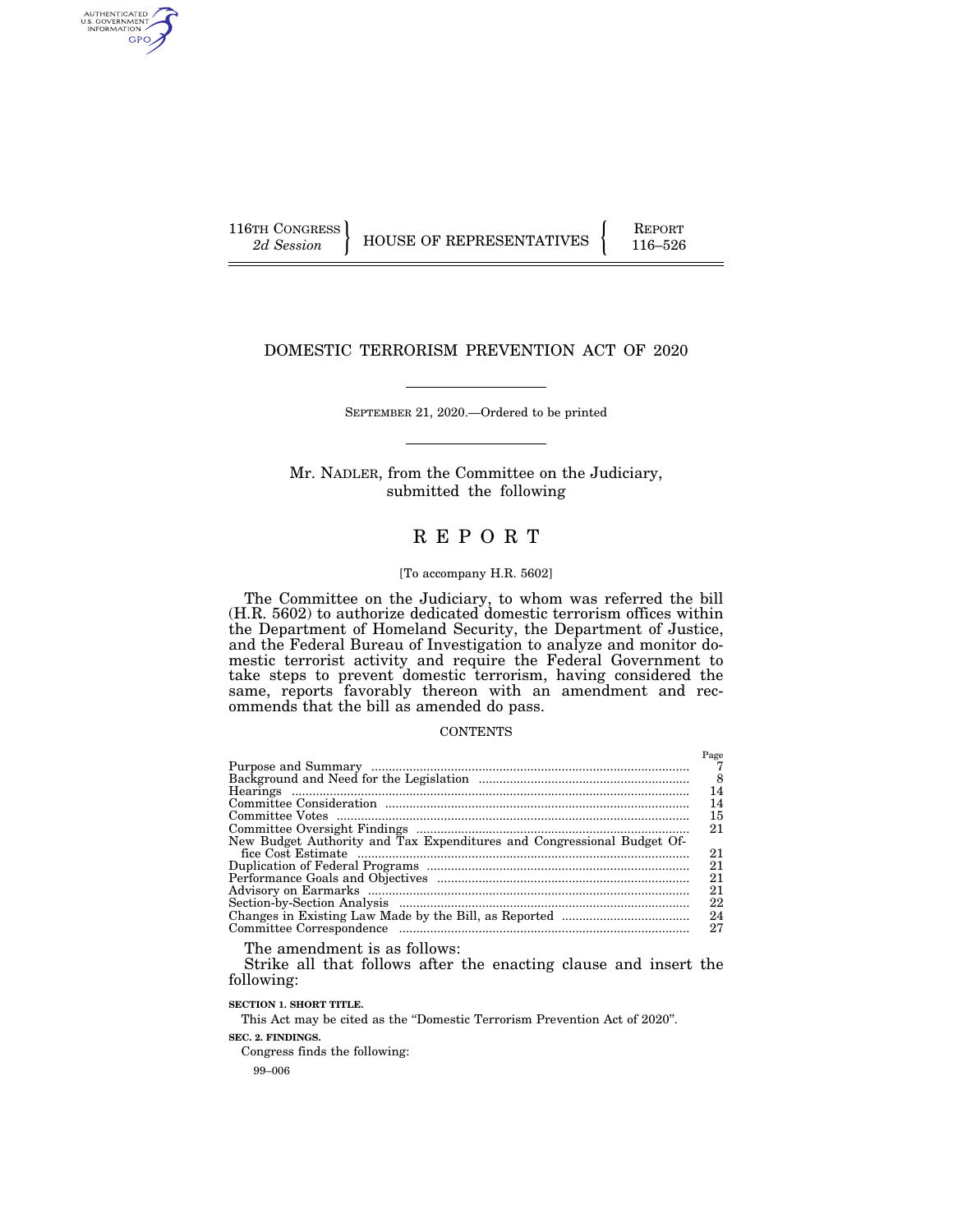(1) Recent reports have demonstrated that White supremacists and other farright-wing extremists are the most significant domestic terrorism threat facing the United States, including—

(A) a February 22, 2019, New York Times op-ed, by a Trump Administration United States Department of Justice official, who wrote that ''white supremacy and far-right extremism are among the greatest domestic-security threats facing the United States. Regrettably, over the past 25 years, law enforcement, at both the Federal and State levels, has been slow to respond. . . . Killings committed by individuals and groups associated with

far-right extremist groups have risen significantly.''; (B) an April 2017 Government Accountability Office report on the significant, lethal threat posed by domestic violent extremists, which— (i) explained that ''[s]ince September 12, 2001, the number of fatali-

ties caused by domestic violent extremists has ranged from 1 to 49 in a given year.''; and

(ii) noted that ''[F]atalities resulting from attacks by far right wing violent extremists have exceeded those caused by radical Islamist violent extremists in 10 of the 15 years, and were the same in 3 of the years since September 12, 2001. Of the 85 violent extremist incidents that resulted in death since September 12, 2001, far right wing violent extremist groups were responsible for 62 (73 percent) while radical Islamist violent extremists were responsible for 23 (27 percent).''; and

(C) an unclassified May 2017 joint intelligence bulletin from the Federal Bureau of Investigation and the Department of Homeland Security, which found that ''white supremacist extremism poses [a] persistent threat of lethal violence,'' and that White supremacists ''were responsible for 49 homicides in 26 attacks from 2000 to 2016 . . . more than any other domestic extremist movement''.

(2) Recent domestic terrorist attacks include—

(A) the August 5, 2012, mass shooting at a Sikh gurdwara in Oak Creek, Wisconsin, in which a White supremacist shot and killed 6 members of the gurdwara;

(B) the April 13, 2014, mass shooting at a Jewish community center and Jewish assisted living facility in Overland Park, Kansas, in which a neo-Nazi shot and killed 3 civilians, including a 14-year-old teenager;

(C) the June 8, 2014, ambush in Las Vegas, Nevada, in which 2 supporters of the far-right-wing ''patriot'' movement shot and killed 2 police officers and a civilian;

(D) the June 17, 2015, mass shooting at the Emanuel AME Church in Charleston, South Carolina, in which a White supremacist shot and killed 9 members of the church;

(E) the November 27, 2015, mass shooting at a Planned Parenthood clinic in Colorado Springs, Colorado, in which an anti-abortion extremist shot and killed a police officer and 2 civilians;

(F) the March 20, 2017, murder of an African-American man in New York City, allegedly committed by a White supremacist who reportedly traveled to New York ''for the purpose of killing black men'';

(G) the May 26, 2017, attack in Portland, Oregon, in which a White supremacist allegedly murdered 2 men and injured a third after the men defended 2 young women whom the individual had targeted with anti-Muslim hate speech:

(H) the August 12, 2017, attacks in Charlottesville, Virginia, in which—

(i) a White supremacist killed one and injured nineteen after driving his car through a crowd of individuals protesting a neo-Nazi rally, and of which former Attorney General Jeff Sessions said, ''It does meet the definition of domestic terrorism in our statute.''; and

(ii) a group of 6 men linked to militia or White supremacist groups assaulted an African-American man who had been protesting the neo-Nazi rally in a downtown parking garage;

(I) the July 2018 murder of an African-American woman from Kansas City, Missouri, allegedly committed by a White supremacist who reportedly bragged about being a member of the Ku Klux Klan;

(J) the October 24, 2018, shooting in Jeffersontown, Kentucky, in which a White man allegedly murdered 2 African Americans at a grocery store after first attempting to enter a church with a predominantly African-American congregation during a service;

(K) the October 27, 2018, mass shooting at the Tree of Life Synagogue in Pittsburgh, Pennsylvania, in which a White nationalist allegedly shot and killed 11 members of the congregation;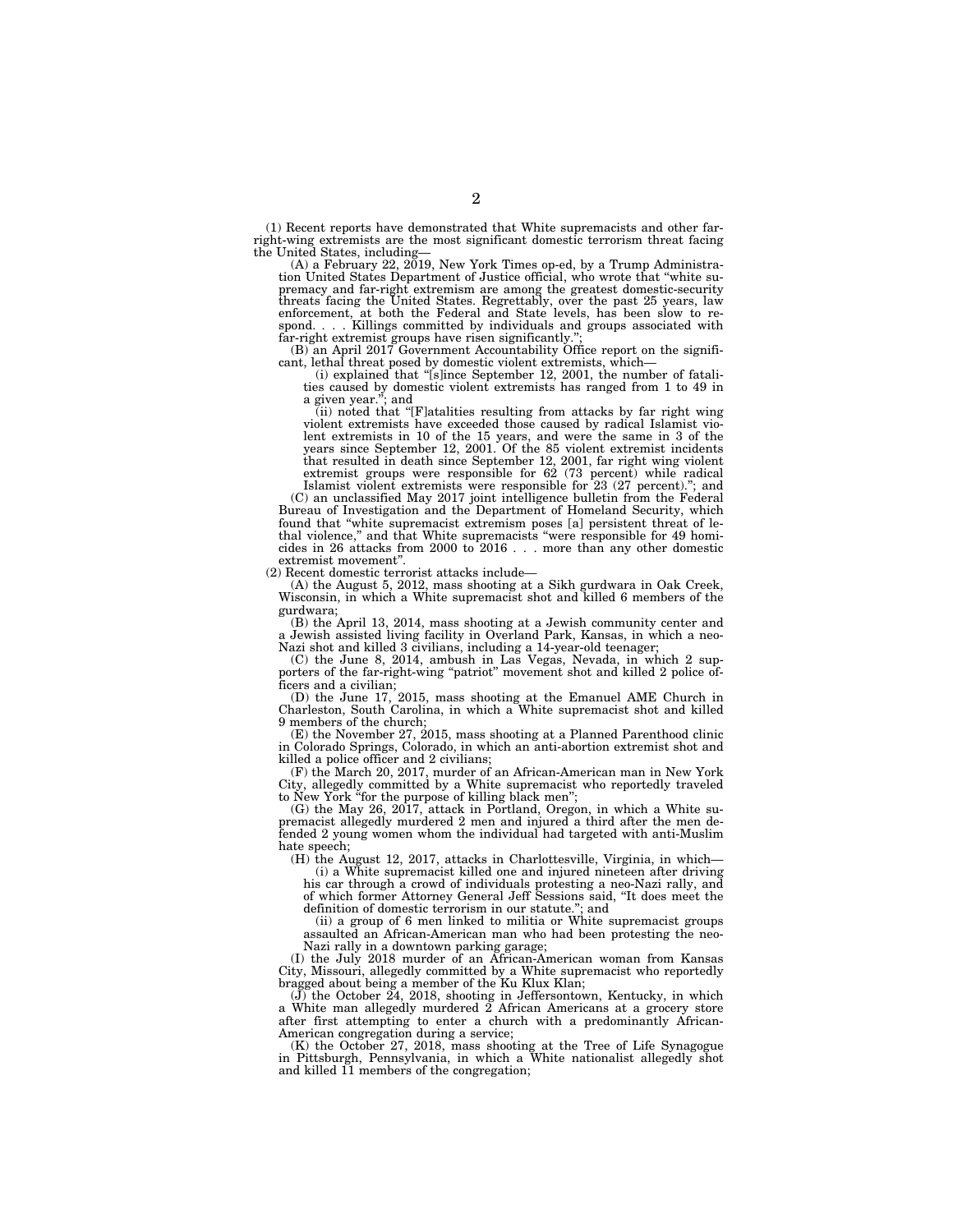(L) the April 27, 2019, shooting at the Chabad of Poway synagogue in California, in which a man yelling anti-Semitic slurs allegedly killed a member of the congregation and wounded 3 others;

(M) the August 3, 2019, mass shooting at a Walmart in El Paso, Texas, in which a White supremacist with anti-immigrant views killed 22 people and injured 26 others;

(N) the December 10, 2019, shooting at a Kosher supermarket in Jersey City, New Jersey, in which 2 men with anti-Semitic views killed 3 people in the store and a law enforcement officer in an earlier encounter; and

(O) the December 28, 2019, machete attack at a Hanukkah celebration in Monsey, New York, in which a man who had expressed anti-Semitic views stabbed 5 individuals.

(3) In November 2019, the Federal Bureau of Investigation released its annual hate crime incident report, which found that in 2018, violent hate crimes reached a 16-year high. Though the overall number of hate crimes decreased slightly after three consecutive years of increases, the report found a 4-percent increase in aggravated assaults, a 15-percent increase in simple assaults, and a 13-percent increase in intimidation. There was also a nearly 6-percent increase in hate crimes directed at LGBTQ individuals and a 14-percent increase in hate crimes directed at Hispanic and Latino individuals. Nearly 60 percent of the religion-based hate crimes reported targeted American Jews and Jewish institutions. The previous year's report found that in 2017, hate crimes increased by approximately 17 percent, including a 23-percent increase in religion-based hate crimes, an 18-percent increase in race-based crimes, and a 5 percent increase in crimes directed against LGBTQ individuals. The report analyzing 2016 data found that hate crimes increased by almost 5 percent that year, including a 19-percent rise in hate crimes against American Muslims. Similarly, the report analyzing 2015 data found that hate crimes increased by 6 percent that year. Much of the 2015 increase came from a 66-percent rise in attacks on American Muslims and a 9-percent rise in attacks on American Jews. In all 4 reports, race-based crimes were most numerous, and those crimes most often targeted African Americans.

(4) On March 15, 2019, a White nationalist was arrested and charged with murder after allegedly killing 50 Muslim worshippers and injuring more than 40 in a massacre at the Al Noor Mosque and Linwood Mosque in Christchurch, New Zealand. The alleged shooter posted a hate-filled, xenophobic manifesto that detailed his White nationalist ideology before the massacre. Prime Minister Jacinda Ardern labeled the massacre a terrorist attack.

(5) In January 2017, a right-wing extremist who had expressed anti-Muslim views was charged with murder for allegedly killing 6 people and injuring 19 in a shooting rampage at a mosque in Quebec City, Canada. It was the firstever mass shooting at a mosque in North America, and Prime Minister Trudeau labeled it a terrorist attack.

(6) On February 15, 2019, Federal authorities arrested U.S. Coast Guard Lieutenant Christopher Paul Hasson, who was allegedly planning to kill a number of prominent journalists, professors, judges, and ''leftists in general''. In court filings, prosecutors described Lieutenant Hasson as a ''domestic terrorist'' who in an email ''identified himself as a White Nationalist for over 30 years and advocated for 'focused violence' in order to establish a white homeland.'

(7) On November 3rd, 2019 a 24 year old man who authorities say was among masked Antifa supporters attacking conservatives at a June Demonstration in Portland, Oregon, was sentenced Friday to nearly six years in prison in connection with brutal assault. Gage Halupowski pleaded guilty to second-degree assault after authorities accused him of using a weapon against a conservative demonstrator who suffered blows to the head that the victim claims left him with a concussion and cuts that required 25 staples to close.

(8) On December 12, 2019, an assailant involved in the prolonged firefight in Jersey City, NJ, that left six people dead, including one police officer, was linked on Wednesday to the Black Hebrew Israelite movement, and had public anti-Semitic posts online, a law enforcement official said.

(9) On February 8, 2020, A gunman stormed a NYPD precinct after firing at police van, wounding 2. The police commissioner called the Bronx rampage an "assassination attempt," on law enforcement.

### **SEC. 3. DEFINITIONS.**

In this Act—

(1) the term "Director" means the Director of the Federal Bureau of Investigation;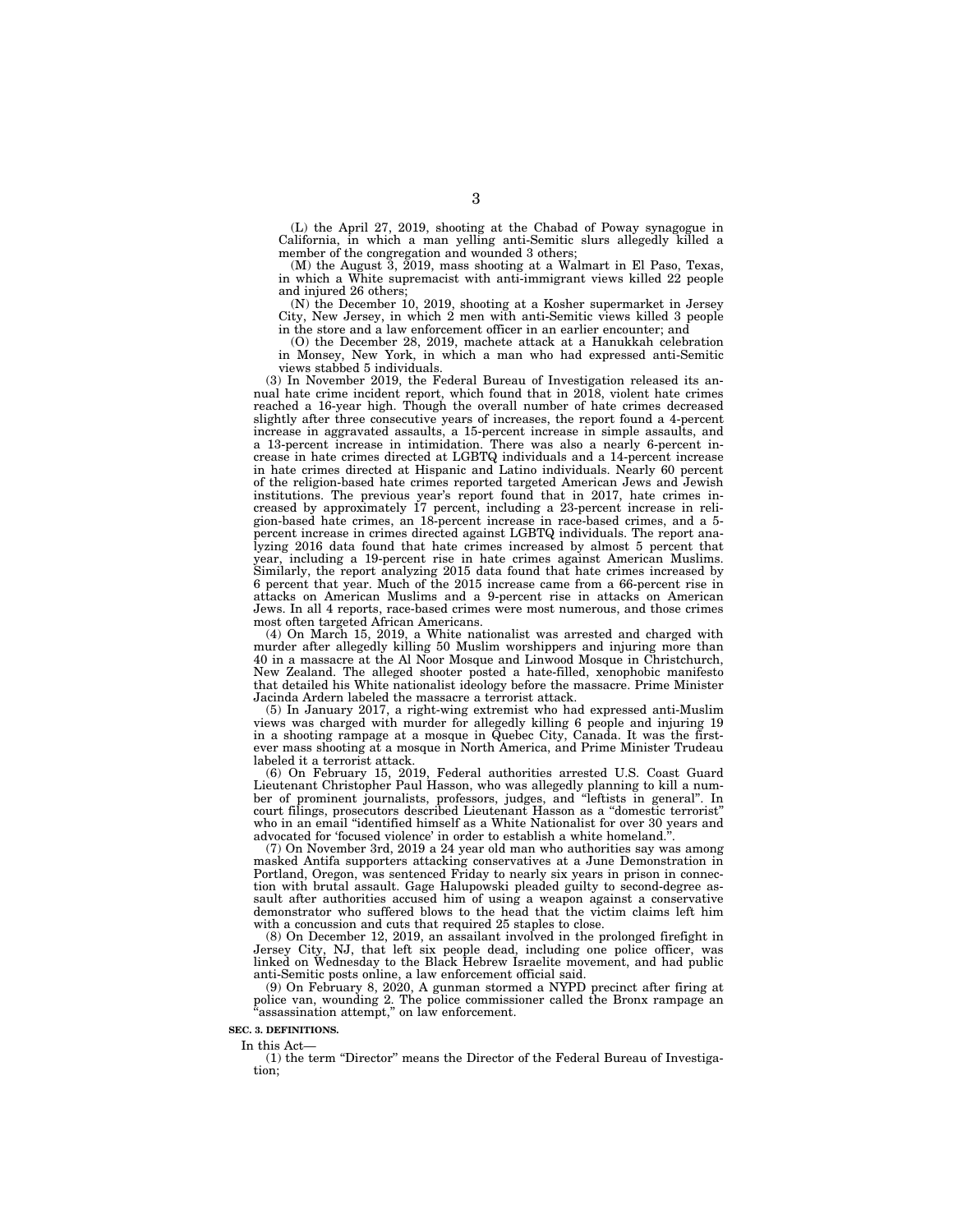(2) the term ''domestic terrorism'' has the meaning given the term in section 2331 of title 18, United States Code, except that it does not include acts perpetrated by individuals associated with or inspired by—

(A) a foreign person or organization designated as a foreign terrorist organization under section 219 of the Immigration and Nationality Act (8 U.S.C. 1189);

(B) an individual or organization designated under Executive Order 13224 (50 U.S.C. 1701 note); or

(C) a state sponsor of terrorism as determined by the Secretary of State under section 6(j) of the Export Administration Act of 1979 (50 U.S.C. 4605), section 40 of the Arms Export Control Act (22 U.S.C. 2780), or section 620A of the Foreign Assistance Act of 1961 (22 U.S.C. 2371);

(3) the term ''Domestic Terrorism Executive Committee'' means the committee within the Department of Justice tasked with assessing and sharing information about ongoing domestic terrorism threats;

(4) the term ''hate crime incident'' means an act described in section 241, 245, 247, or 249 of title 18, United States Code, or in section 901 of the Civil Rights Act of 1968 (42 U.S.C. 3631);

(5) the term ''Secretary'' means the Secretary of Homeland Security; and

(6) the term ''uniformed services'' has the meaning given the term in section 101(a) of title 10, United States Code.

### **SEC. 4. OFFICES TO COMBAT DOMESTIC TERRORISM.**

(a) AUTHORIZATION OF OFFICES TO MONITOR, ANALYZE, INVESTIGATE, AND PROS-ECUTE DOMESTIC TERRORISM.

(1) DOMESTIC TERRORISM UNIT.—There is authorized a Domestic Terrorism Unit in the Office of Intelligence and Analysis of the Department of Homeland Security, which shall be responsible for monitoring and analyzing domestic terrorism activity.

(2) DOMESTIC TERRORISM OFFICE.—There is authorized a Domestic Terrorism Office in the Counterterrorism Section of the National Security Division of the Department of Justice—

(A) which shall be responsible for investigating and prosecuting incidents of domestic terrorism; and

(B) which shall be headed by the Domestic Terrorism Counsel.

(3) DOMESTIC TERRORISM SECTION OF THE FBI.—There is authorized a Domestic Terrorism Section within the Counterterrorism Division of the Federal Bureau of Investigation, which shall be responsible for investigating domestic ter-

rorism activity.<br>(4) STAFFING. -The Secretary, the Attorney General, and the Director shall each ensure that each office authorized under this section in their respective agencies shall—

(A) have adequate number of employees to perform the required duties; (B) have not less than 1 employee dedicated to ensuring compliance with

civil rights and civil liberties laws and regulations; and

(C) require that all employees undergo annual anti-bias training.

(5) SUNSET.—The offices authorized under this subsection shall terminate on the date that is 10 years after the date of enactment of this Act.

(b) JOINT REPORT ON DOMESTIC TERRORISM.

(1) BIANNUAL REPORT REQUIRED.—Not later than 180 days after the date of enactment of this Act, and each 6 months thereafter for the 10-year period beginning on the date of enactment of this Act, the Secretary of Homeland Security, the Attorney General, and the Director of the Federal Bureau of Investigation shall submit a joint report authored by the domestic terrorism offices authorized under paragraphs  $(1)$ ,  $(2)$ , and  $(3)$  of subsection  $(a)$  to-

(A) the Committee on the Judiciary, the Committee on Homeland Security and Governmental Affairs, and the Select Committee on Intelligence of the Senate; and

(B) the Committee on the Judiciary, the Committee on Homeland Security, and the Permanent Select Committee on Intelligence of the House of Representatives.

(2) CONTENTS.—Each report submitted under paragraph (1) shall include—

(A) an assessment of the domestic terrorism threat posed by White supremacists and neo-Nazis, including White supremacist and neo-Nazi infiltration of Federal, State, and local law enforcement agencies and the uniformed services; and

(B)(i) in the first report, an analysis of incidents or attempted incidents of domestic terrorism that have occurred in the United States since April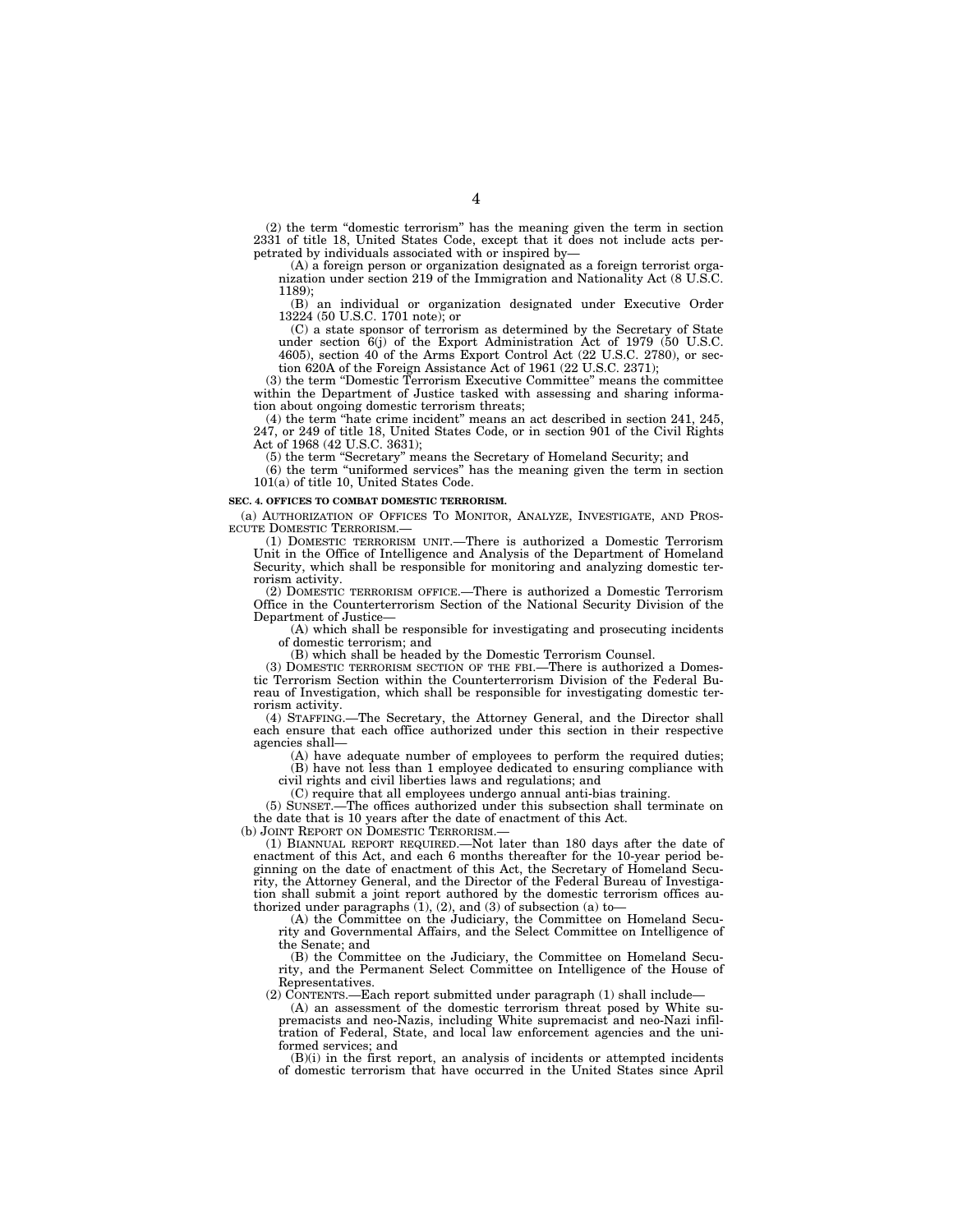19, 1995, including any White-supremacist-related incidents or attempted incidents; and

(ii) in each subsequent report, an analysis of incidents or attempted incidents of domestic terrorism that occurred in the United States during the preceding 6 months, including any White-supremacist-related incidents or attempted incidents; and

(C) a quantitative analysis of domestic terrorism for the preceding 6 months, including—

(i) the number of—

(I) domestic terrorism related assessments initiated by the Federal Bureau of Investigation, including the number of assessments from each classification and subcategory, with a specific classification or subcategory for those related to White supremacism;

(II) domestic terrorism-related preliminary investigations initiated by the Federal Bureau of Investigation, including the number of preliminary investigations from each classification and subcategory, with a specific classification or subcategory for those related to White supremacism, and how many preliminary investigations resulted from assessments;

(III) domestic terrorism-related full investigations initiated by the Federal Bureau of Investigation, including the number of full investigations from each classification and subcategory, with a specific classification or subcategory for those related to White supremacism, and how many full investigations resulted from preliminary investigations and assessments;

(IV) domestic terrorism-related incidents, including the number of incidents from each classification and subcategory, with a specific classification or subcategory for those related to White supremacism, the number of deaths and injuries resulting from each incident, and a detailed explanation of each incident;

(V) Federal domestic terrorism-related arrests, including the number of arrests from each classification and subcategory, with a specific classification or subcategory for those related to White supremacism, and a detailed explanation of each arrest;

(VI) Federal domestic terrorism-related indictments, including the number of indictments from each classification and subcategory, with a specific classification or subcategory for those related to White supremacism, and a detailed explanation of each indictment;

(VII) Federal domestic terrorism-related prosecutions, including the number of incidents from each classification and subcategory, with a specific classification or subcategory for those related to White supremacism, and a detailed explanation of each prosecution;

(VIII) Federal domestic terrorism-related convictions, including the number of convictions from each classification and subcategory, with a specific classification or subcategory for those related to White supremacism, and a detailed explanation of each conviction; and

(IX) Federal domestic terrorism-related weapons recoveries, including the number of each type of weapon and the number of weapons from each classification and subcategory, with a specific<br>classification or subcategory for those related to White classification or subcategory for those related to supremacism; and

(ii) an explanation of each individual case that progressed through more than  $\hat{1}$  of the stages described under clause (i), including the specific classification or subcategory for each case.

(3) HATE CRIMES.—In compiling a joint report under this subsection, the domestic terrorism offices authorized under paragraphs  $(1)$ ,  $(2)$ , and  $(3)$  of subsection (a) shall, in consultation with the Civil Rights Division of the Department of Justice and the Civil Rights Unit of the Federal Bureau of Investigation, review each hate crime incident reported during the preceding 6 months to determine whether the incident also constitutes a domestic terrorism-related incident.

(4) CLASSIFICATION AND PUBLIC RELEASE.—Each report submitted under paragraph (1) shall be—

(A) unclassified, to the greatest extent possible, with a classified annex only if necessary; and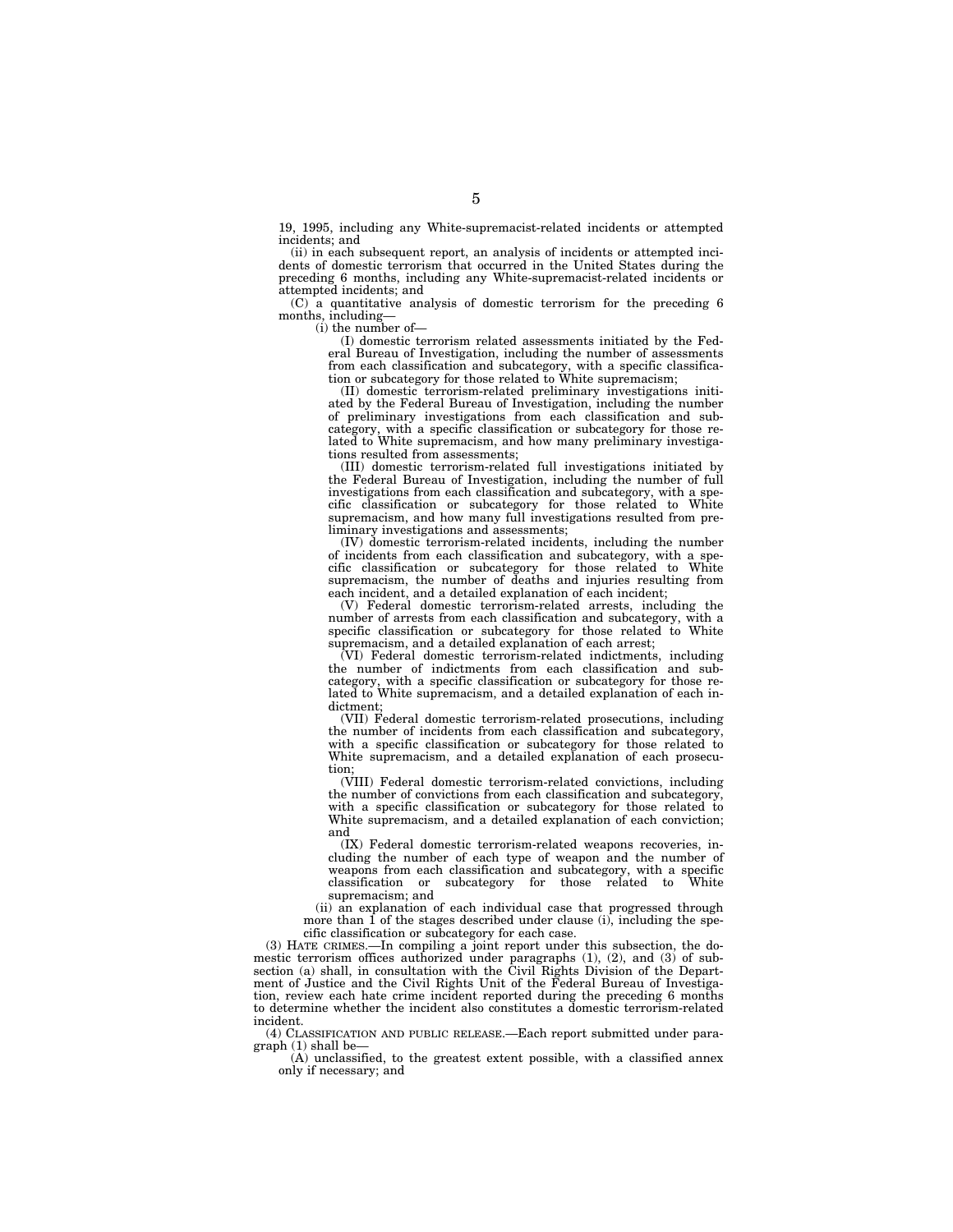(B) in the case of the unclassified portion of the report, posted on the pub-lic websites of the Department of Homeland Security, the Department of Justice, and the Federal Bureau of Investigation.

(5) NONDUPLICATION.—If two or more provisions of this subsection or any other law impose requirements on an agency to report or analyze information on domestic terrorism that are substantially similar, the agency shall construe such provisions as mutually supplemental, so as to provide for the most extensive reporting or analysis, and shall comply with each such requirement as fully as possible.

(c) DOMESTIC TERRORISM EXECUTIVE COMMITTEE.—There is authorized a Domestic Terrorism Executive Committee, which shall—

(1) meet on a regular basis, and not less regularly than 4 times each year, to coordinate with United States Attorneys and other key public safety officials across the country to promote information sharing and ensure an effective, responsive, and organized joint effort to combat domestic terrorism; and (2) be co-chaired by—

(A) the Domestic Terrorism Counsel authorized under subsection  $(a)(2)(B);$ 

(B) a United States Attorney or Assistant United States Attorney;

(C) a member of the National Security Division of the Department of Justice; and

(D) a member of the Federal Bureau of Investigation. (d) FOCUS ON GREATEST THREATS.—The domestic terrorism offices authorized under paragraphs  $(1)$ ,  $(2)$ , and  $(3)$  of subsection  $(a)$  shall focus their limited resources on the most significant domestic terrorism threats, as determined by the number of domestic terrorism-related incidents from each category and subclassification in the joint report for the preceding 6 months required under subsection (b).

### **SEC. 5. TRAINING TO COMBAT DOMESTIC TERRORISM.**

(a) REQUIRED TRAINING AND RESOURCES.—The Secretary, the Attorney General, and the Director shall review the anti-terrorism training and resource programs of their respective agencies that are provided to Federal, State, local, and Tribal law enforcement agencies, including the State and Local Anti-Terrorism Program that is funded by the Bureau of Justice Assistance of the Department of Justice, and ensure that such programs include training and resources to assist State, local, and Tribal law enforcement agencies in understanding, detecting, deterring, and investigating acts of domestic terrorism and White supremacist and neo-Nazi infiltration of law enforcement and corrections agencies. The domestic-terrorism training shall focus on the most significant domestic terrorism threats, as determined by the quan-

titative analysis in the joint report required under section 4(b). (b) REQUIREMENT.—Any individual who provides domestic terrorism training required under this section shall have-

(1) expertise in domestic terrorism; and

(2) relevant academic, law enforcement, or other community-based experience in matters related to domestic terrorism.

(c) REPORT.—

(1) IN GENERAL.—Not later than 6 months after the date of enactment of this Act and twice each year thereafter, the Secretary, the Attorney General, and the Director shall each submit a biannual report to the committees of Congress described in section  $4(b)(1)$  on the domestic terrorism training implemented by their respective agencies under this section, which shall include copies of all training materials used and the names and qualifications of the individuals who provide the training.

(2) CLASSIFICATION AND PUBLIC RELEASE.—Each report submitted under paragraph (1) shall be—

(A) unclassified, to the greatest extent possible, with a classified annex only if necessary; and

(B) in the case of the unclassified portion of each report, posted on the public website of the Department of Homeland Security, the Department of Justice, and the Federal Bureau of Investigation.

### **SEC. 6. INTERAGENCY TASK FORCE.**

(a) IN GENERAL.—Not later than 180 days after the date of enactment of this Act, the Attorney General, the Director, the Secretary, and the Secretary of Defense shall establish an interagency task force to analyze and combat White supremacist and neo-Nazi infiltration of the uniformed services and Federal law enforcement agencies.

(b) REPORT.

(1) IN GENERAL.—Not later than 1 year after the interagency task force is established under subsection (a), the Attorney General, the Director, the Sec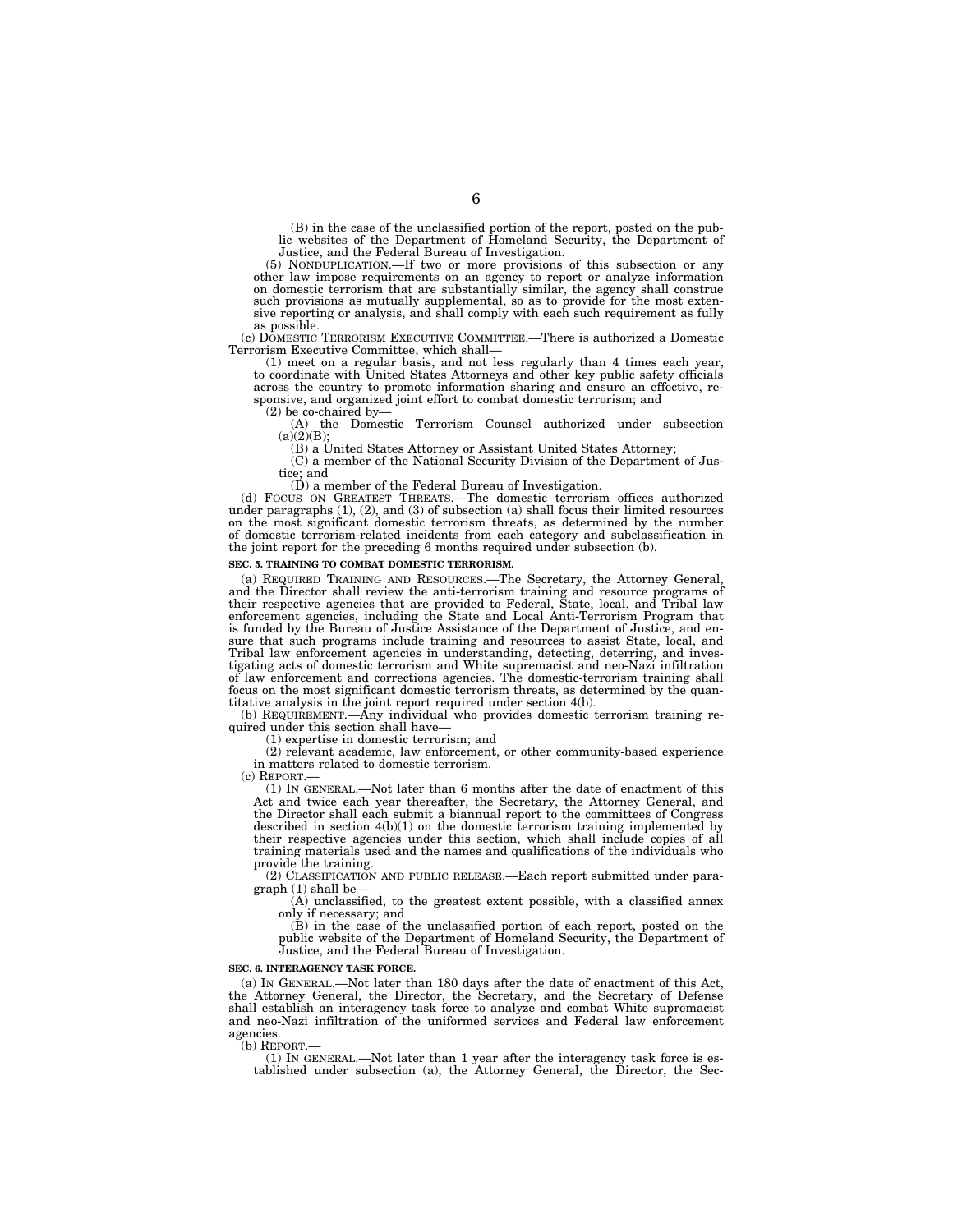retary, and the Secretary of Defense shall submit a joint report on the findings of the task force and the response of the Attorney General, the Director, the Secretary, and the Secretary of Defense to such findings, to—

(A) the Committee on the Judiciary of the Senate;

(B) the Committee on Homeland Security and Governmental Affairs of the Senate;

(C) the Select Committee on Intelligence of the Senate;

(D) the Committee on Armed Services of the Senate;

(E) the Committee on the Judiciary of the House of Representatives;

(F) the Committee on Homeland Security of the House of Representatives

(G) the Permanent Select Committee on Intelligence of the House of Representatives; and

(H) the Committee on Armed Services of the House of Representatives. (2) CLASSIFICATION AND PUBLIC RELEASE.—The report submitted under paragraph (1) shall be—

(A) submitted in unclassified form, to the greatest extent possible, with a classified annex only if necessary; and

(B) in the case of the unclassified portion of the report, posted on the public website of the Department of Defense, the Department of Homeland Security, the Department of Justice, and the Federal Bureau of Investigation.

#### **SEC. 7. DEPARTMENT OF JUSTICE SUPPORT FOR HATE CRIME INCIDENTS WITH A NEXUS TO DOMESTIC TERRORISM.**

(a) COMMUNITY RELATIONS SERVICE.—The Community Relations Service of the Department of Justice, authorized under section 1001(a) of the Civil Rights Act of 1964 (42 U.S.C. 2000g), may offer the support of the Service to communities where the Department of Justice has brought charges in a hate crime incident that has a nexus to domestic terrorism.

(b) FEDERAL BUREAU OF INVESTIGATION.—Section 249 of title 18, United States Code, is amended by adding at the end the following:

''(e) FEDERAL BUREAU OF INVESTIGATION.—The Attorney General, acting through the Director of the Federal Bureau of Investigation, shall assign a special agent or hate crimes liaison to each field office of the Federal Bureau of Investigation to investigate hate crimes incidents with a nexus to domestic terrorism (as such term is defined in section 3 of the Domestic Terrorism Prevention Act of 2020).''.

### **SEC. 8. AUTHORIZATION OF APPROPRIATIONS.**

There are authorized to be appropriated to the Department of Justice, the Federal Bureau of Investigation, the Department of Homeland Security, and the Department of Defense such sums as may be necessary to carry out this Act.

### **Purpose and Summary**

The need to fight domestic terrorism in America is increasingly urgent. Over the course of the 116th Congress, the Committee has investigated this issue, including conducting a hearing entitled ''Hate Crimes and the Rise of White Nationalism'' on April 9, 2019. In the hearing witnesses highlighted Congress' critical role in addressing the disturbing increase in white supremacist violence, provided examples of how hate groups have proliferated inside the United States, and detailed how social media platforms have become dangerous recruiting tools in the white nationalist movement. Additionally, the Committee heard testimony from communities that have been systematically targeted by white nationalist groups. Since that time a number of additional horrific white supremacist attacks have occurred.1 The shooting spree at a Walmart in El Paso, Texas, last August, which left 22 people dead and 24 more wounded, marked the deadliest attack in modern times against the Latino community in the United States.2 The El Paso attack was

<sup>1</sup>*Murder and Extremism in the United States in 2019*, Anti-Defamation League (Feb. 2020), https://www.adl.org/murder-and-extremism-2019#introduction-murder-and-extremism-in-the-united-states-in-2019. 2 *Id.*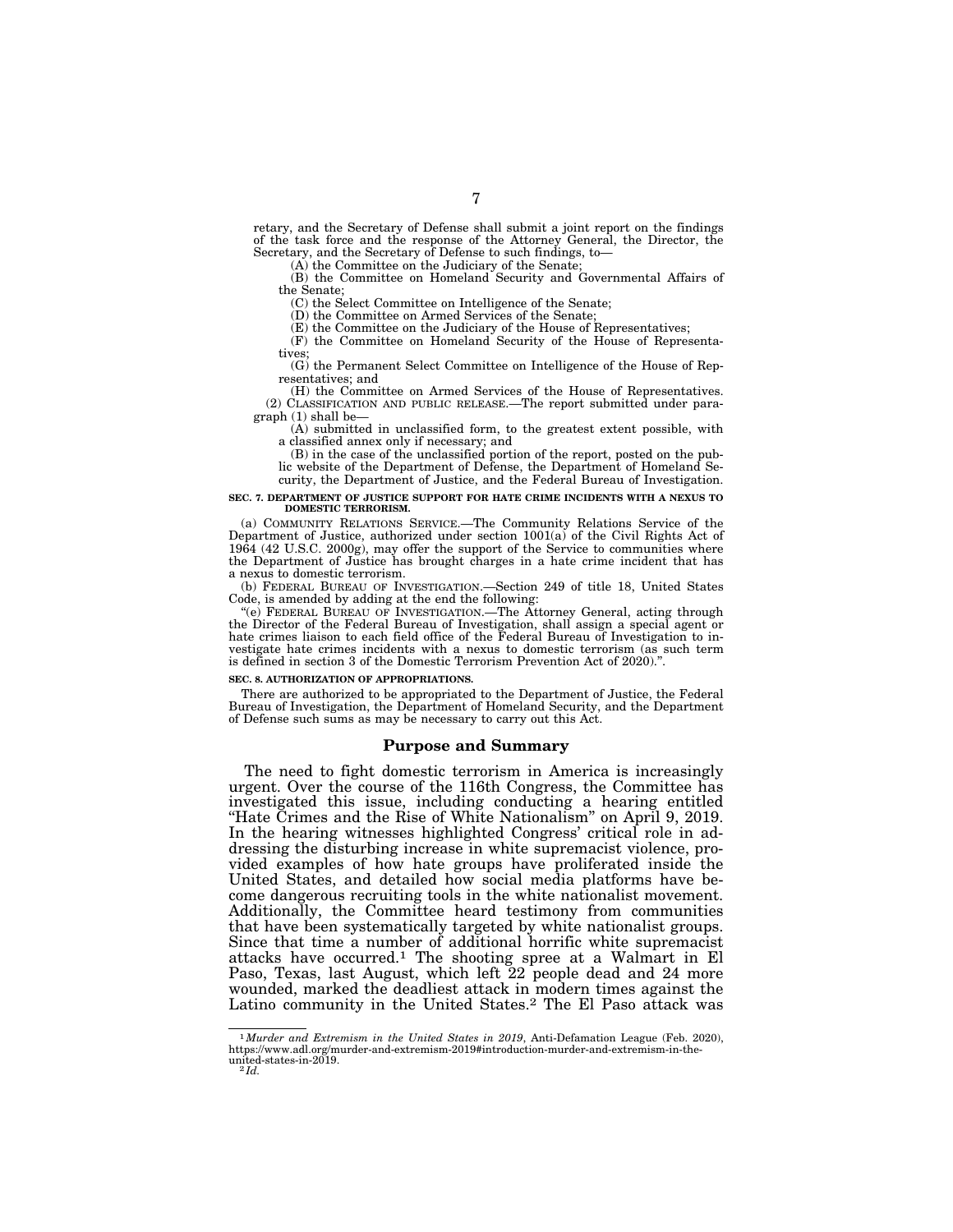also the third deadliest act of violence by a domestic extremist in more than 50 years.3 In addition, since the deadly rampage at Pittsburgh's Tree of Life synagogue, at least 16 white supremacists have been arrested for their alleged roles in terrorist plots, attacks or threats against the Jewish community.4 And, over the last decade, right-wing extremists have been responsible for 75 percent of all domestic extremist-related murders.5 These attacks are a stark demonstration of the threat white supremacist organizations pose.

With three-fourths of all domestic terrorist attacks coming from white supremacists, the federal government must allocate its resources to the most deadly threats. H.R. 5602 authorizes the collection of data, call for the results of the data collection to be published, and requires the FBI to focus its resources on the greatest threats. Additionally, H.R. 5602 authorizes the creation of three offices, one each within the Department of Homeland Security (DHS), the Department of Justice (DOJ), and the Federal Bureau of Investigation (FBI), to monitor, investigate and prosecute cases of domestic terrorism. The newly created offices will provide Congress joint biannual reports assessing the state of domestic terrorism threats, with a specific focus on white supremacists.

### **Background and Need for the Legislation**

### I. DOJ'S HATE CRIMES & DOMESTIC TERRORISM ENFORCEMENT REGIMEN

The DOJ was created in the post-Civil War era, motivated, at least in part, by Congress' intent to enforce the Reconstruction Amendments and to have an entity within the Executive Branch to serve as a "champion" of civil rights.<sup>6</sup> To this day, DOJ serves as the Nation's chief law enforcement organization and carries out the United States' efforts to protect civil rights and it does so through various divisions, sections, and offices. The FBI's Criminal Investigative Division (CID) investigates cases involving a variety of criminal statutes that make it illegal to interfere with any person who is participating in a federally protected activity, such as public education, employment, jury service, travel, or the enjoyment of public accommodations, or helping another person to do so, based on their race or perceived race.<sup>7</sup> CID also investigates crimes allegedly committed because of the actual or perceived religion, national origin, gender, sexual orientation, gender identity, or disability of any person, where the crime occurred within a federal jurisdiction.<sup>8</sup>

Following the passage of the Civil Rights Act of 1957, DOJ created the Civil Rights Division (CRT).<sup>9</sup> Along with individual U.S. Attorney's Offices, the Criminal Section of CRT prosecutes hate crimes investigated by CID, and has prosecuted a number of high profile hate crimes, including prosecutions following the Tree of

3 *Id.* 

<sup>&</sup>lt;sup>4</sup> One Year After the Tree of Life Attack, American Jews Face Significant Threats, Anti-Defa-<br>mation League (Oct. 18, 2019), https://lasvegas.adl.org/news/adl-report-right-wing-extremistskilled-38-people-in-2019-far-surpassing-all-other-murderous-extremists/.<br><sup>5</sup> See Murder and Extremism in the United States in 2019.<br><sup>6</sup> Seth P. Waxman, *Twins at Birth: Civil Rights and the Role of the Solicitor General*,

L.J. 1297, 1297, 1300–01 (2000) (footnote omitted). 7 18 U.S.C. § 245 (2018).

 $^{7}$  18 U.S.C.  $\frac{245}{249}$  (2018).<br><sup>8</sup> 18 U.S.C.  $\frac{8}{249}$  (2018).

<sup>9</sup> Civil Rights Act of 1957, Pub. L. No. 85–315, 71 Stat. 634 (1957).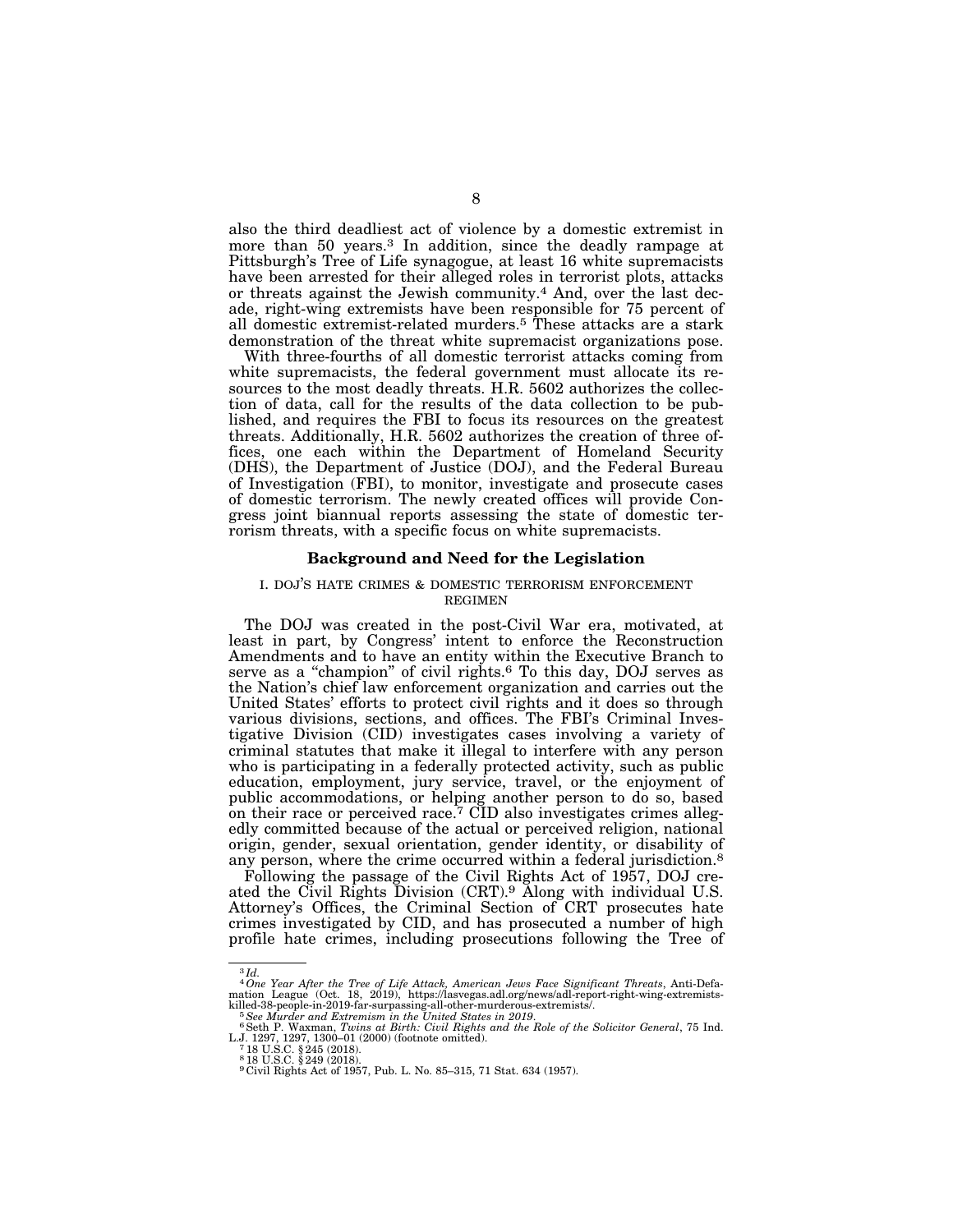Life Synagogue massacre, the mass shooting in El Paso, and the Victoria Mosque arson.10

The Department's manner of prosecuting terrorism cases has changed substantially in the last 20 years. Before the September 11th attacks, the United States generally distinguished international and domestic terrorism matters by the type of alleged perpetrator. The FBI labeled foreign-born or foreign-based terrorists as ''international terrorists,'' while federal authorities considered acts of domestic terror as a subset of criminal behavior.11 Following the September 11th attacks, Congress enacted the USA PATRIOT Act of 2001 (Patriot Act), which ushered in a dramatic shift in law enforcement authority.<sup>12</sup> Title VIII of the Patriot Act changed the definition of domestic terrorism, added a number of crimes to the list of those labeled terrorism, and criminalized cyberterrorism.

In 2005, the FBI established the National Security Branch (NSB) to merge its Counterterrorism Division, Counterintelligence Division, Directorate of Intelligence, Weapons of Mass Destruction Directorate, and Terrorist Screening Center. Only a year later, the DOJ created the National Security Division (NSD), which similarly brought together prosecution-focused counterterrorism operations and the Foreign Intelligence Surveillance Act (FISA) litigation sections. The NSB and NSD form the vanguard of the Nation's efforts to prevent and prosecute terrorism cases.

In the last year, the FBI has changed the way it approaches domestic terrorism. In his testimony to the Senate Homeland Security Committee in 2019, FBI Director Christopher Wray, noted that terrorism, including domestic terrorism, remains the FBI's primary focus.13 Director Wray noted that white supremacists constitute the largest share of domestic terrorists and that white supremacists have perpetrated the "most lethal" attacks in the last few years.<sup>14</sup> According to Director Wray, the FBI arrested 107 individuals during fiscal year 2019 in connection with domestic terrorism investigations, which was ''close to the same number on the international terrorism front."<sup>15</sup> At any given time, the FBI has "about 900 [open] domestic terrorism investigations,'' a ''huge chunk'' of which "involve racially motived violent extremists." <sup>16</sup> Of these, the

<sup>10</sup> U.S. DOJ, Justice News, *Additional Charges Filed in Tree of Life Synagogue Shooting* (Jan. 29, 2019), https://www.justice.gov/opa/pr/additional-charges-filed-tree-life-synagogue-shooting;<br>U.S. Dept. of Justice, Justice News, *Texas Man Charged with Federal Hate Crimes and Firearm*<br>Offenses *Related to A* 

www.justice.gov/opa/pr/texas-man-charged-federal-hate-crimes-and-firearm-offenses-related-au-<br>gust-3-2019-mass; U.S. Dept. of Justice, Justice News, *Texas Man Sentenced to Almost 25 Years*<br>for Hate Crime in Burning D www.justice.gov/opa/pr/texas-man-sentenced-almost-25-years-hate-crime-burning-down-mosque-

victoria-texas.<br><sup>11</sup> National Consortium for the Study of Terrorism and Responses to Terrorism, *Patterns of*<br>Intervention in Federal Terrorism Cases 7 (Aug. 2011), https://www.dhs.gov/sites/default/files/<br>publications/OPS

Cases Aug2011–508.pdf. 12 USA Patriot Act, Pub. L. No. 107–56, 115 Stat. 272 (2001).<br>
<sup>12</sup> USA Patriot Act, Pub. L. No. 107–56, 115 Stat. 272 (2001).<br>
<sup>13</sup> Threats to the Homeland Before the S. Homeland Security & Gov. Aff

<sup>14</sup> *Id.*<br>15 *Id.* Prior to this testimony, FBI Assistant Director for Counterterrorism Michael McGarrity<br>15 *Id.* Prior to this testimony, FBI Assistant Director for Counterterrorism Michael McGarrity testified before the Committee on Homeland Security that the FBI was investigating 850 domestic terrorism cases—and of those, about 40 percent involved racially motivated extremism, most-<br>ly white supremacist extremism. Confronting the Rise of Domestic Terrorism in the Homeland<br>before the Comm. on Homeland Sec, 1 Assistant Director). https://homeland.house.gov/activities/hearings/confronting-the-rise-of-domestic-terrorism-in-the-homeland. 16 *Id.*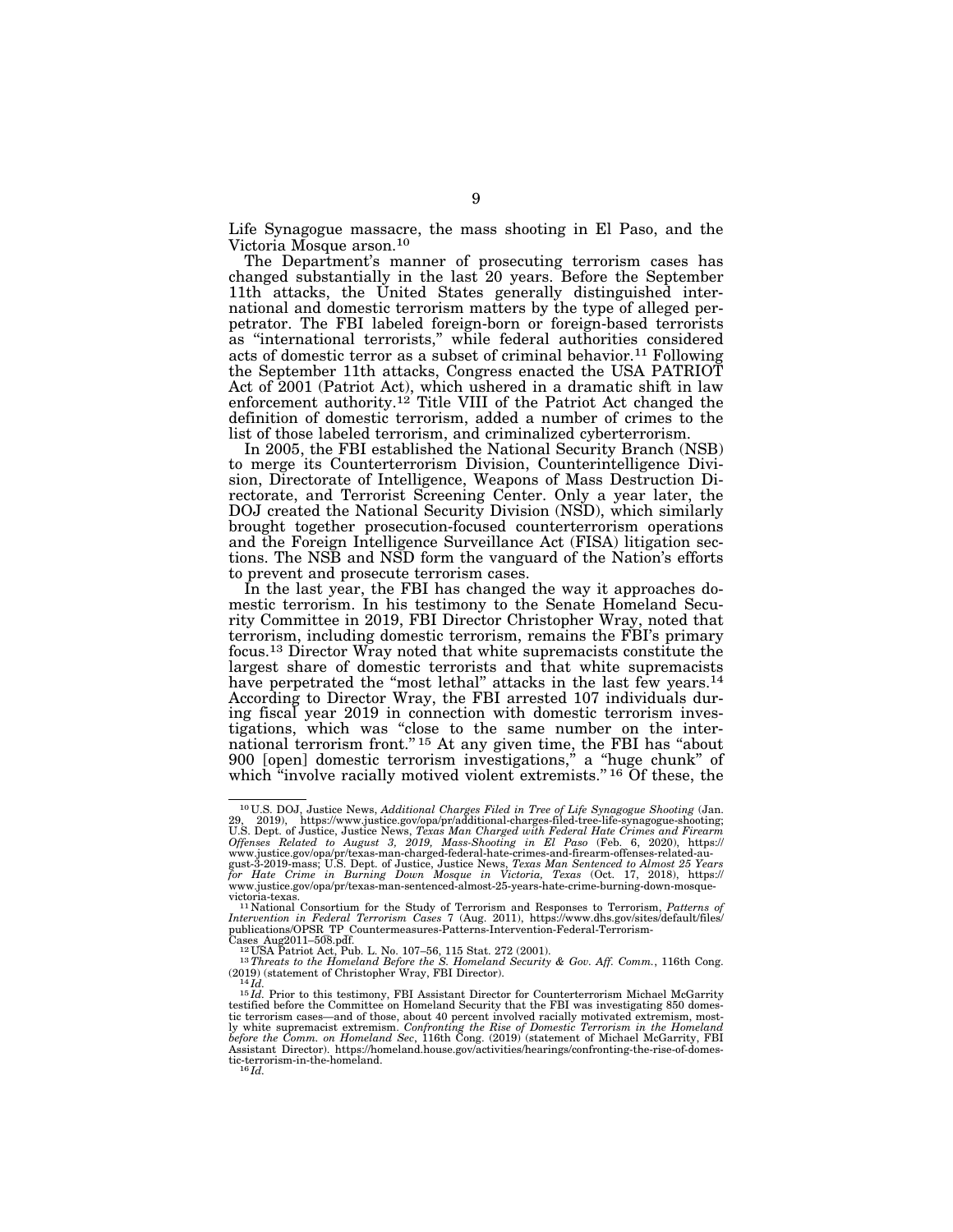most lethal ''over the last few years'' have involved white supremacists.17

### II. HATE CRIMES AND DOMESTIC TERRORISM STATUTORY AUTHORITIES

Federal law defines domestic terrorism as involving acts that are ''dangerous to human life that are a violation of the criminal laws of the United States or of any State; appear to be intended to intimidate or coerce a civilian population; to influence the policy of a government by intimidation or coercion; or to affect the conduct of a government by mass destruction, assassination, or kidnapping; and occur primarily within the territorial jurisdiction of the United States."<sup>18</sup>

While domestic terrorism is defined in federal law, the definition does not accompany an associated crime or prohibitive behavior. Rather, absent an explicit crime prohibiting domestic terrorism, federal authorities charge terrorism acts, whether domestic or international in nature, under two laws that prohibit terrorism-related acts. The first statute, which passed in 1994, criminalizes material support of one of 57 underlying terrorism-related crimes.<sup>19</sup>

Of 57 predicate terrorism offenses referenced in Section 2339A of Title 18 of the United States Code federal prosecutors may use 51 of the offenses to charge domestic terrorism.20 The underlying predicate terrorism crimes include: maliciously damaging, destroying by means of fire or explosive any building or personal property used in interstate or foreign commerce;  $21$  hostage taking;  $22$  or willful or malicious destruction of any of the works, property, or material of any communication line, station, or system.23 While the vast majority of those charged under § 2339A have been internationally based, DOJ has charged at least four individuals for domestic crimes under these statutes.24 The FBI also uses a second statute, 18 U.S.C. § 2339B, to investigate international terrorism. Despite the international focus of section 2339B, DOJ has also charged domestically based United States citizens under this statute.25

Section 5602 of the National Defense Authorization Act for Fiscal Year 2020, which was sponsored by Representative Bennie Thompson and signed into law by President Trump in January 2020, included a domestic terrorism reporting requirements.26 The 2020 NDAA provisions require the FBI and DHS, along with the Director of National Intelligence, to jointly track, manage and report on instances of domestic terrorism in the United States.27 The three agencies must produce an initial report within 180 days of the bill's enactment that includes a full analysis of any completed or attempted instances of domestic terrorism.28 Subsequent reports re-

<sup>17</sup> *Id.* <sup>18</sup> 18 U.S.C § 2331(5) (2018). 19 18 U.S.C. § 2339A (2018); 18 U.S.C. § 2332b(g) (2018). 20Michael German & Sara Robinson, *Wrong Priorities on Fighting Terrorism*, Brennan Ctr. For the Sale of the Sale and Wolfshire Control of the Sale and Tegnal Cut.<br>
5 (Oct. 31, 2018), https://www.brennancenter.org/publication/wrong-priorities-fighting-terrorism.<br>
<sup>21</sup> 18 U.S.C. § 1303 (2018).<br>
<sup>22</sup> 18 U.S.C.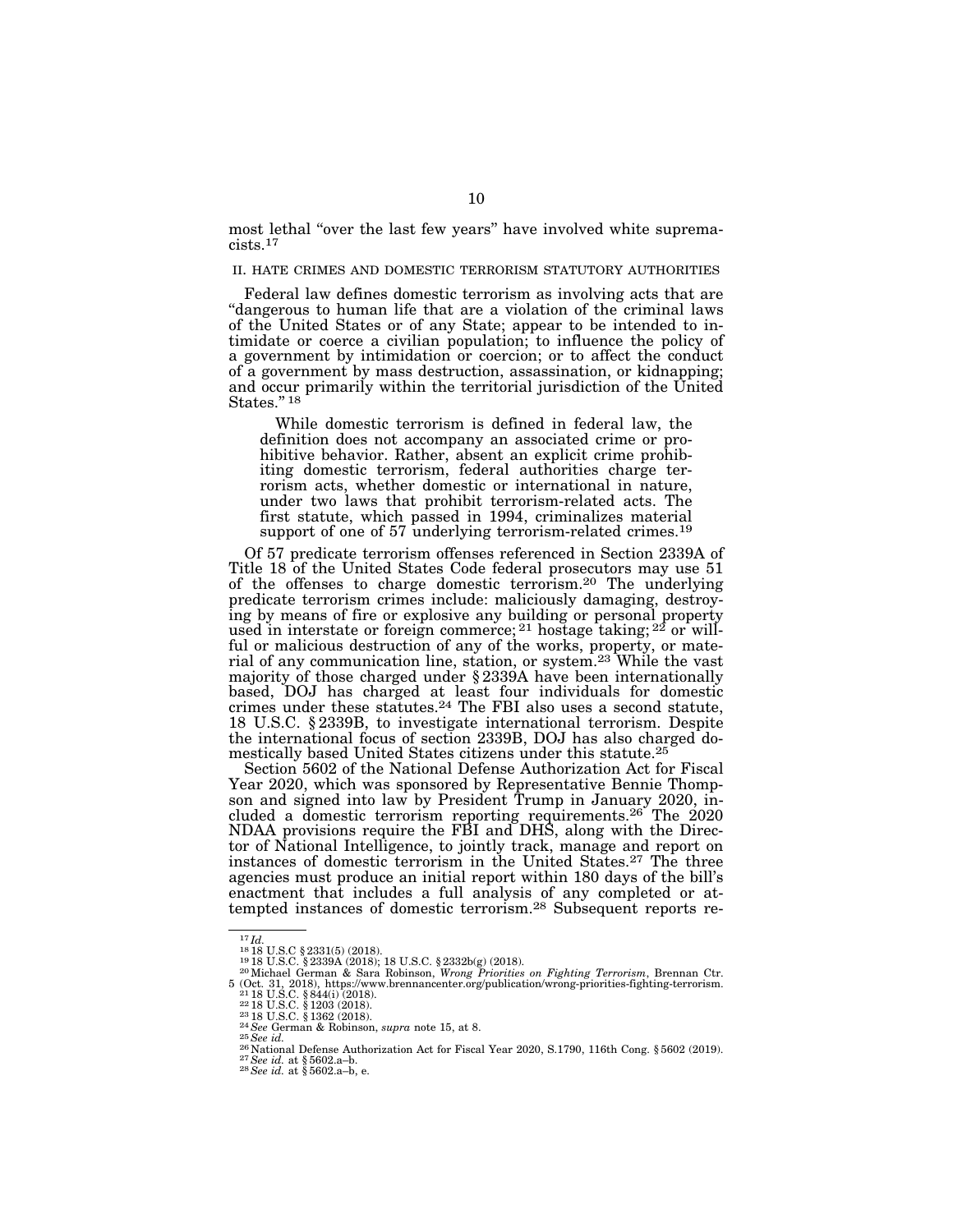quired pursuant to the NDAA must be submitted annually and must include information on training that these agencies provide to state and federal law enforcement agencies.<sup>29</sup> Notably, the NDAA amendments make clear that these documents and reports shall, to the extent possible, be unclassified and publicly available.30

### III. CONGRESSIONAL REPORTING DEFICIENCIES

From the mid-1980s through the 2000s, the FBI issued an annual report, *Terrorism*, which provided insight on both domestic and international terrorist threats.31 Despite its great value, the publication was discontinued in 2005, leaving a dearth of clearly tracked information. In February 2019, House Homeland Security Committee Chairman, Bennie Thompson, and House Judiciary Committee Chairman, Jerrold Nadler, sent a letter to FBI Director Wray, inquiring about the discontinuation of this reporting.32 In a March 27, 2019 response, Director Wray cited ''resource allocation issues'' as the reason for its discontinuation.33

### IV. ''BLACK IDENTITY EXTREMIST'' DESIGNATION

During Attorney General Jeff Sessions' tenure, the FBI's counterterrorism intelligence gathering came under heavy criticism. In an August 2017 Intelligence Assessment (Assessment) the FBI's Counterterrorism Division designated ''Black Identity Extremists'' as a modern iteration of groups such as the Black Liberation Army, which was involved in a number of violent incidents in the 1970s. Based on a number of high-profile cases involving police use of force against African-American individuals, the FBI speculated in the Assessment—which was leaked to the press—that there may be a resurgence of attacks by what the FBI gave the new label ''Black Identity Extremists."<sup>34</sup> Civil rights and civil liberties groups roundly criticized the Assessment, both for the rhetoric it used, and for the FBI's apparent unwarranted focus on protest groups largely made up of African Americans.<sup>35</sup> The Congressional Black Caucus also expressed concerns, including that the Assessment conflated black Americans exercising free speech with violent extremism.<sup>36</sup> There are no specific ''black identity extremist'' groups named in the report nor did the report describe any shared ideology or name any leaders. The report further reinforced repeated concerns voiced by advocates that the FBI was unnecessarily surveilling leaders in Black Lives Matter protests.

<sup>&</sup>lt;sup>29</sup>*See id.* at § 5602.d (yearly publication for 5 years).<br><sup>30</sup>*See id.* at § 5602.e.<br><sup>31</sup>FBI, *Terrorism 2002/2005*, https://www.fbi.gov/stats-services/publications/terrorism-2002-2005 (last visited Feb. 26, 2020). 32Letter from Chairman Bennie Thompson, H. Comm. on Homeland Security, & Chairman

Jerrold Nadler, H. Comm. on the Judiciary, to FBI Director Christopher Wray (Feb. 14, 2019)<br>(on file with H. Comm. on the Judiciary Democratic staff).<br>[33] Letter from FBI Director Christopher Wray to Chairman Jerrold Nadl

Judiciary (Mar. 27, 2019) (on file with H. Comm. on the Judiciary Democratic staff).<br><sup>34</sup>FBI, *Intelligence Assessment, Black Identity Extremists Likely Motivated to Target Law En-<br>forcement (Aug. 3, 2017), ht* dacted.html. 35*See e.g.*, Andrew Cohen, *The FBI's New Fantasy: 'Black Identity Extremists'*, Brennan Cen-

ter (Oct. 11, 2017), https://www.brennancenter.org/blog/fbi-new-fantasy-black-identity-extremists.<br><sup>36</sup>*See L*etter from the Congressional Black Caucus to Christopher Wray (Oct. 13, 2017),<br>https://cbc.house.gov/uploadedfil

cbc<sup>rm</sup> thompson cummings conyers letter to fbi re intel assessment.pdf.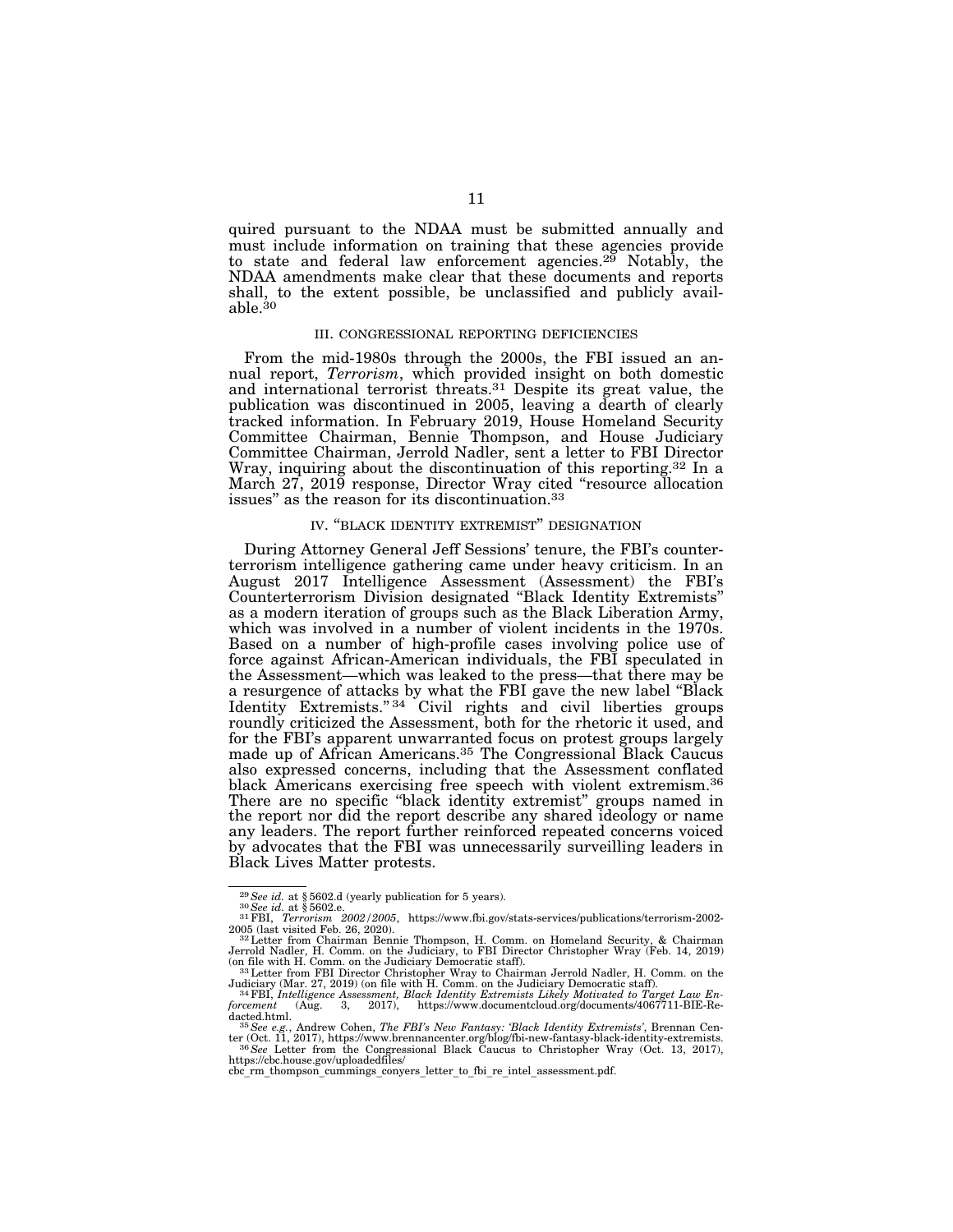In April 2019, the FBI notified Congressional staff that it was modifying how it categorized hate crimes incidents. In his testimony before the House Judiciary Committee in February 2020, Director Wray confirmed that the FBI has collapsed the previous nine categories it used to identify hate crime incidents into four categories.37 The new categories are: (1) racially-motivated violent extremism; (2) anti-government/anti-establishment extremism; (3) animal rights and environmental extremism; and (4) abortion extremism. Director Wray also described an additional category, ''other domestic terrorism,'' which would encompass, for instance, attempted mail bombings.<sup>38</sup>

### V. WHITE SUPREMACY IN THE MILITARY

Servicemember participation in white supremacist organizations dates back to a time well before 1948, when President Truman ordered the integration of the military branches.39 The Ku Klux Klan openly recruited members of the military through the 1980s.40 In 1986, the Defense Department began efforts to stem servicemembers' participation in white supremacist organizations when Defense Secretary Caspar Weinberger ordered military personnel to reject these organizations.41 Commanders inconsistently applied the 1986 directive, thus allowing some white supremacists to continue to serve.42 After the 1995 Oklahoma City bombing, the Department of Defense explicitly banned servicemembers from participating in white supremacist organizations.43 This policy largely remains in place.

Recent attacks by former servicemembers have brought renewed attention to the military's response to white supremacists within its ranks. In November 2015, Frazier Miller was sentenced to death on murder charges after he killed three people during an April 13, 2014, attack on a Jewish community center facilities in Overland Park, Kansas.44 Miller served 20 years in the U.S. Army, including 13 years as a Green Beret, and later went on to found a chapter of the Ku Klux Klan.<sup>45</sup> Wade Michael Page, an Army veteran and an avowed white supremacist, killed six Sikh worshipers in a 2012 attack of the gurdwara (Sikh temple) in Oak Creek, Wisconsin, and was reportedly radicalized while in uniform.46 More recently, a number of then-current and former servicemembers were

<sup>&</sup>lt;sup>37</sup> Oversight of the Federal Bureau of Investigation Before the H. Jud. Comm., 116th Cong. (2020) (statement of Christopher Wray, FBI Director).

<sup>(2020) (</sup>statement of Christopher Wray, FBI Director). 38 *Id.* <sup>39</sup> Exec. Order No. 9981, 3 C.F.R. § 772 (1941–1948). 40Dave Philipps, *White Supremacism in the U.S. Military, Explained,* N.Y. Times, (Feb. 27, 2019), at A22.<br>
<sup>41</sup> U.S. Dep't of Def., Dir. 1325.6, Guidelines for Handling Dissident and Protest Activities

Among Members of The Armed Forces (12 Sept 1969) (change 2) (Sept. 8, 1986) (on file with

DoD). 42*See e.g.,* Phil Stewart & Missy Ryan, *Wisconsin Shooting Suspect Discharged from Army in 1998,* Reuters (Aug. 6, 2012), https://www.reuters.com/article/us-usa-wisconsin-shooting-army-

idUSBRE87K04Y20120821<br>
<sup>43</sup>U.S. Dep't of Def., Dir. 1325.6, Guidelines for Handling Dissident and Protest Activities<br>
Among Members of The Armed Forces (Oct. 1, 1996), https://biotech.law.lsu.edu/blaw/dodd/<br>
corres/pdf/d1

<sup>14, 2014),</sup> at A1.<br><sup>46</sup> Erica Goode & Serge F. Kovaleski, *Wisconsin Killer Fed and Was Fueled by Hate-Driven*<br>*Music*, N.Y. Times (Aug. 6, 2012), https://www.nytimes.com/2012/08/07/us/army-veteran-identified-as-suspect-in-wisconsin-shooting.html; Marilyn Elias, *Sikh Temple Killer Wade Michael*<br>*Page Radicalized in Army*, S. Poverty L. Ctr. (Nov. 11, 2012), https://www.splcenter.org/fighting-<br>hate/intelligence-report/2012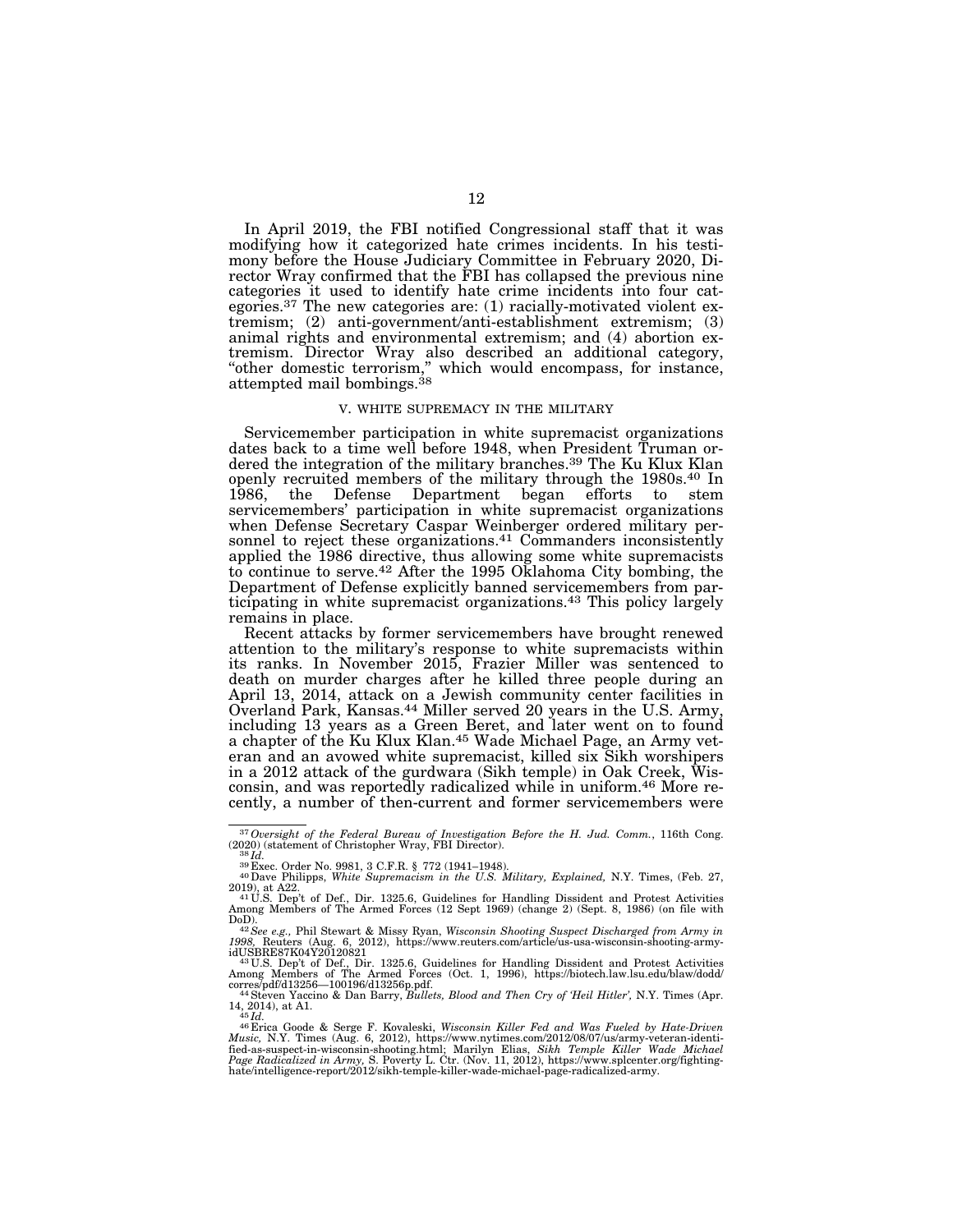linked in 2017 to the Atomwaffen Division, a violent white supremacist group.47 Yet, the Department of Defense (DoD) reported to Congress that only 18 servicemembers have been discharged for extremist activity over the past five years.<sup>48</sup> A recent poll of servicemembers by the *Military Times* found that more than onethird of active-duty troops and more than half of servicemembers of color said that they have witnessed examples of white nationalism or ideologically driven racism within the ranks.49

On February 11, 2020, the House Subcommittee on Military Personnel held a hearing, entitled "Alarming Incidents of White Supremacy in the Military-How to Stop It?," on white supremacy in the U.S Armed Forces. Employees of the Department of Defense and various branches of the Armed Services, as well as researchers specializing in military extremism testified about the rise in white supremacist ideology among both active and retired servicemen and women.50 During the hearing, DoD representatives from the criminal investigations divisions of the represented military branches acknowledged that their respective agencies do not generally pursue investigations into military personnel who are members of, or who share the ideologies of, extremist groups. They testified that investigations are opened only when instances of activity or active participation (fundraising, attending rallies, having tattoos, etc.) in these white supremacist or extremist ideologies are identified.51 Even in those circumstances, where the DoD confirms active participation, removal from military service is not required.<sup>52</sup>

In 2019, however, Cory Reeves, an airman in the U.S. Air Force, was identified as an active fundraiser for the white nationalist group Identity Evropa. Although Reeves was initially only demoted for his white supremacist activities, an Air Force administrative discharge board recommended his discharge from service in February of 2020.53 The Marine Corps has faced issues as well, dishonorably discharging a number of Marines who have been found espousing white supremacist beliefs over the past few years, including an individual who, online, had praised Nazis and discussed running over demonstrators.54

<sup>47</sup> A.C. Thompson, et al., *Ranks of Notorious Hate Group Include Active-Duty Military,*  ProPublica (May 3, 2018), https://www.propublica.org/article/atomwaffen-division-hate-group-ac-

tive-duty-military. 48Philipps, *supra* note 30. 49Leo Shane III, *Signs of White Supremacy, Extremism Up Again in Poll of Active-Duty Troops, Military Times (Feb. 6, 2020), https://www.militarytimes.com/news/pentagon-congress/*<br>2020/02/06/signs-of-white-supremacy-extremism-up-again-in-poll-of-active-duty-troops/.

<sup>2020/02/06/</sup>signs-of-white-supremacy-extremism-up-again-in-poll-of-active-duty-troops/.<br><sup>56</sup>Alarming Incidents of White Supremacy in the Military—How to Stop It? Before H. Armed<br>Serv. Subcomm. on Military Personnel, 11 2020/2/subcommittee-on-military-personnel-hearing-alarming-incidents-of-white-supremacy-in-

<sup>&</sup>lt;sup>51</sup> *Id.* <sup>52</sup> *Id.* <sup>52</sup> *Id.* **52** *Id. 52 Id. 52 Id. 53* Stephen Losey, *EOD Marine Separated for Ties to White Supremacist Groups, Air Force* 

Times (Apr. 19, 2018), https://www.marinecorpstimes.com/news/your-marine-corps/2018/04/19/<br>eod-marine-separated-for-ties-to-white-supremacist-groups/.<br><sup>54</sup>Shawn Show, *Board Recommends Discharge of Airman with White Nation* Times (Feb. 26, 2019), https://www.marinecorpstimes.com/news/your-marine-corps/2019/02/26/ another-marine-is-being-investigated-for-neo-nazi-ties-amid-concerns-about-white-supremacy-inthe-ranks/.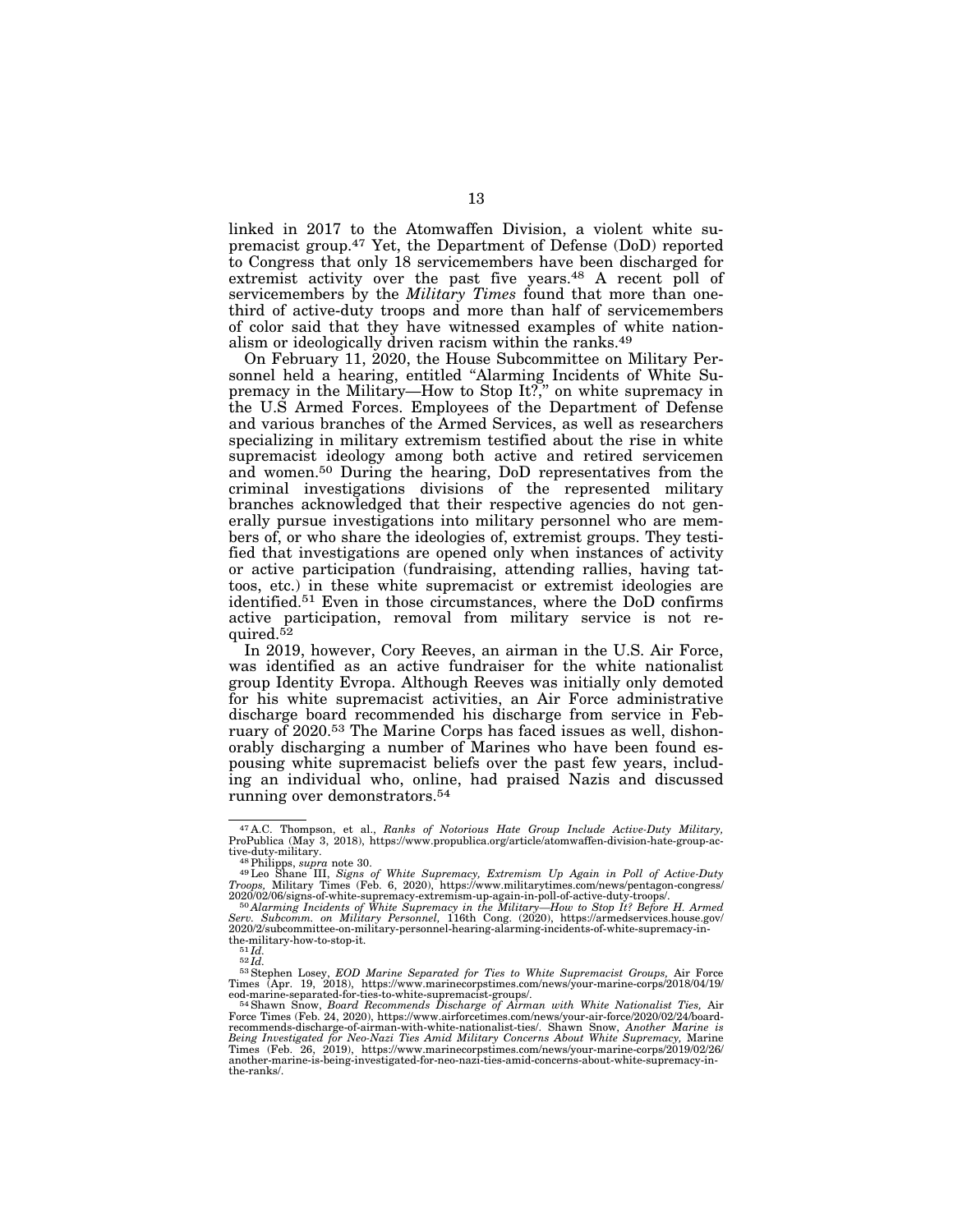### VI. WHITE SUPREMACY IN LAW ENFORCEMENT

White supremacists have long sought to infiltrate law enforcement agencies.55 According to a leaked document drafted by the FBI Counter Terrorism Division, infiltration by members of white supremacist groups continues to pose a threat to law enforcement agencies around the country.<sup>56</sup> Currently, there is no federal database that tracks attempts by white supremacists to infiltrate law enforcement agencies. In the absence of formal tracking, several organizations and media outlets published investigative findings on law enforcement officers who have engaged in racist, nationalist, or white supremacists activity.<sup>57</sup> These efforts have uncovered hundreds of white supremacists who are currently employed or retired law enforcement and have prompted agencies across the nation to open internal inquiries into officer conduct, in some instances leading to termination of employment.58

More recently, following the death of George Floyd on May 25, 2020, law enforcement agencies have faced additional scrutiny, with particular focus on the presence of racism and white supremacy among some law enforcement officers. A number of published reports have discovered examples of law enforcement officers who espouse white supremacist beliefs. One such example that has received nationwide attention involves three law enforcement officers in Wilmington, North Carolina, who made racist remarks on tape and urged civil strife.59

### **Hearings**

In compliance with section 103(i) of House Resolution 6, On April 9, 2019, the Judiciary Committee held a hearing titled, "Hate Crimes and the Rise of White Nationalism,'' to investigate the recent spread of white identity ideology, the effect white nationalist groups have had on impacted communities, and the increase in domestic terrorist acts motivated by hate.

### **Committee Consideration**

On March 11, 2020, the Committee met in open session and ordered the bill, H.R. 5602, favorably reported, an amendment in the

<sup>55</sup> Vida B. Johnson, *The Epidemic of White Supremacist Police,* The Appeal (Aug. 7, 2017),

https://theappeal.org/the-epidemic-of-white-supremacist-police-4992cb7ad97a/.<br><sup>56</sup> Michelle Fox, *Texas Officers Fired for Membership in KKK*, ABC News (Jan. 7, 2006),<br>https://abcnews.go.com/US/story?id=93046&page=1; *See Supremacist Police; See* Vida B. Johnson, KKK in The PD; Alice Speri, *The FBI Has Queitly*<br>Investigated White Supremacist Infiltration of Law Enforcement, The Intercept (Jan. 31, 2017),<br>https://theintercept.com/2017/01/3

tion-of-law-enforcement/.<br><sup>57</sup>Will Carless & Michael Corey, *To Protect and Slur*, Reveal News (June 14, 2019), https://<br>www.revealnews.org/article/inside-hate-groups-on-facebook-police-officers-trade-racist-memes-

conspiracy-theories-and-islamophobia/; Emily Hoerner & Rick Tulsky, *Cops Across The US Have*<br>*Been Exposed Posting Racist and Violent Thins On Facebook. Here's the Proof.,* BuzzFeed News<br>(June 1, 2019), https://www.buzzfe

posts-comments-philadelphia.<br><sup>58</sup>See Will Carless & Michael Corey, *To Protect and Slur;* Hatewatch Staff, *City of Anniston*<br>Fires Police Officer for Membership in Hate Group, ACLU (June 19, 2015), https:// www.splcenter.org/hatewatch/2015/06/18/city-anniston-fires-police-officer-membership-hate-

group. 59 Jason Slotkin, *North Carolina Police Chief Fires Three Officers Over Racist Comments Caught On Tape,* NPR (Jun. 25, 2020), https://www.npr.org/sections/live-updates-protests-for-ra-cial-justice/2020/06/25/883358818/wilmington-n-c-police-fires-three-officers-over-racist-commentscaught-on-tape.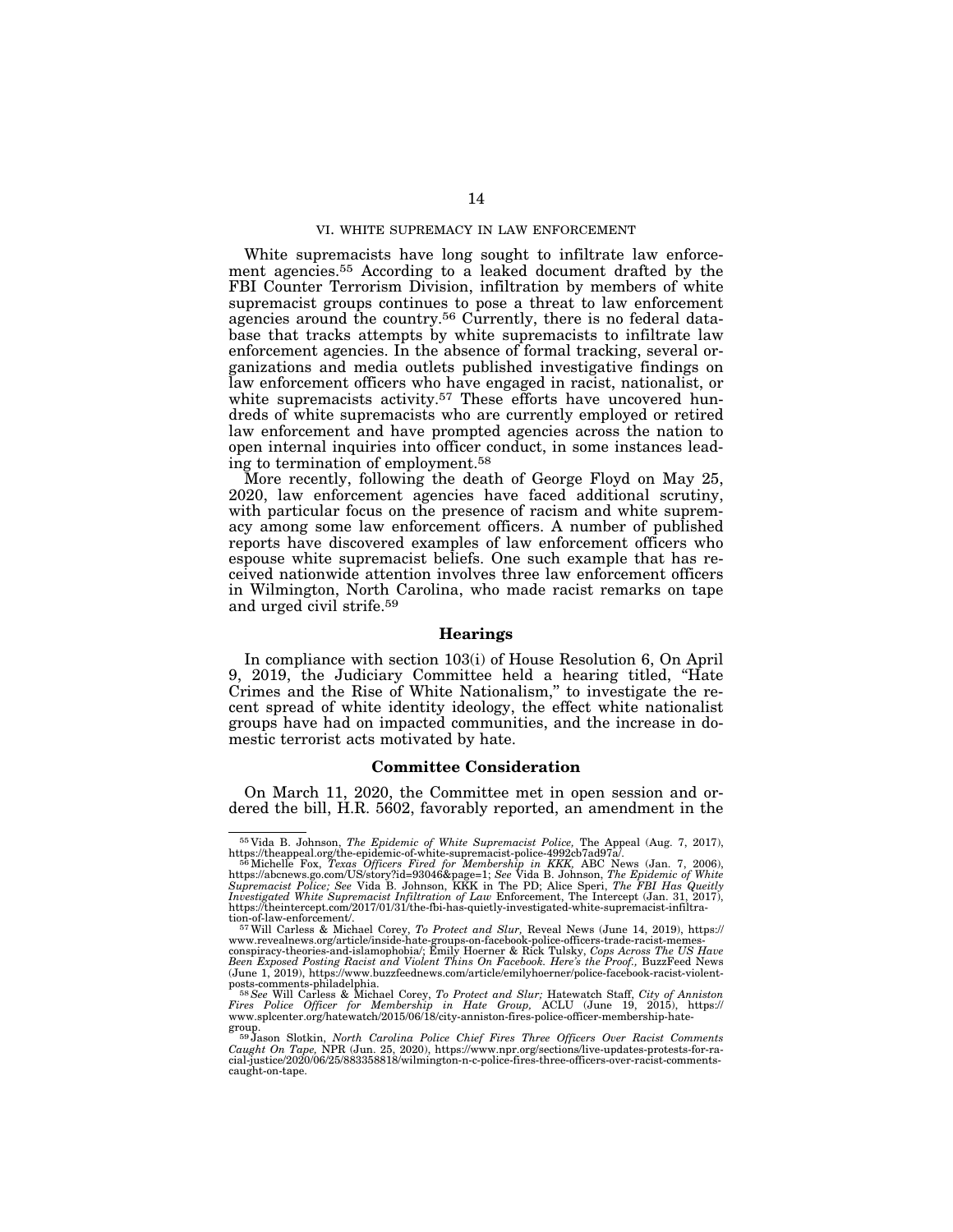nature of a substitute with one additional amendment, by a recorded vote of 24 to 2, a quorum being present.

### **Committee Votes**

In compliance with clause 3(b) of rule XIII of the Rules of the House of Representatives, the Committee advises that the following votes occurred during the Committee's consideration of H.R. 5602.

1. An amendment by Mr. Buck to supplement the finding section of the bill by adding a number of additional examples of extremist violence and in requiring the FBI to consider Antifa, anarchists, fascist, socialists, ant-Semites, and black supremacists in making the threat assessments required by the H.R. 5602, was defeated by a rollcall vote of 19 to 9.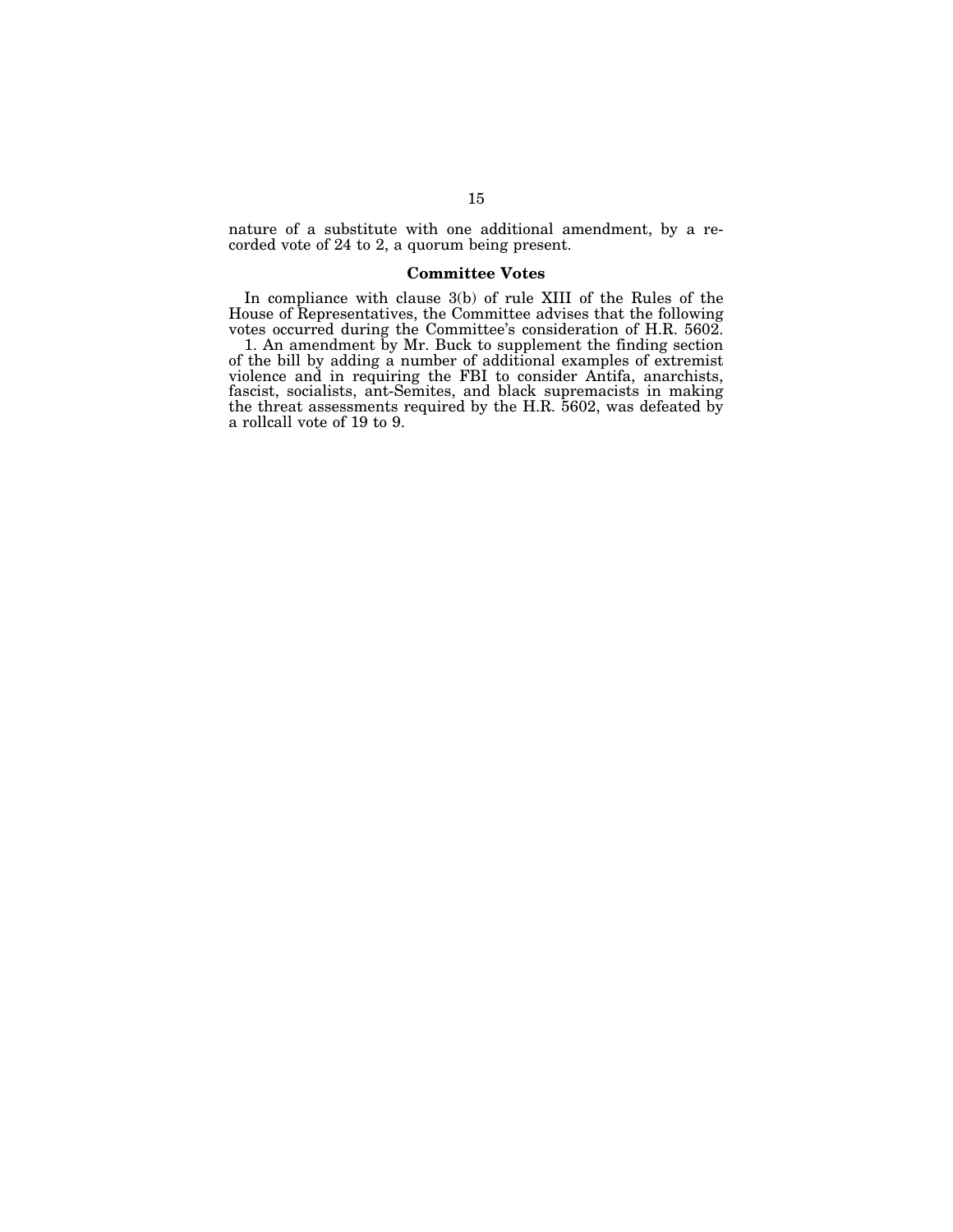| Roll Call No. |  |  |
|---------------|--|--|
|---------------|--|--|

# Roll Call No.  $\qquad \qquad$  Date:  $\frac{3/11/20^{20}}{20}$ COMMITTEE ON THE JUDICIARY

|        | House of Representatives                             |             |                  |             |
|--------|------------------------------------------------------|-------------|------------------|-------------|
|        | 116 <sup>th</sup> Congress                           |             |                  |             |
|        | Amendment # 1 ( ) to ANS HRS602 offered by Rep. Buch |             |                  |             |
|        |                                                      | <b>AYES</b> | NOS <sup>-</sup> | PRES.       |
|        | Jerrold Nadler (NY-10)                               |             | ✓                |             |
|        | Zoe Lofgren (CA-19)                                  |             |                  |             |
|        | Sheila Jackson Lee (TX-18)                           |             |                  |             |
|        | Steve Cohen (TN-09)                                  |             |                  |             |
|        | Hank Johnson (GA-04)                                 |             |                  |             |
|        | Ted Deutch (FL-22)                                   |             |                  |             |
|        | Karen Bass (CA-37)                                   |             |                  |             |
|        | Cedric Richmond (LA-02)                              |             |                  |             |
| PASSED | Hakeem Jeffries (NY-08)                              |             |                  |             |
|        | David Cicilline (RI-01)                              |             |                  |             |
|        | Eric Swalwell (CA-15)                                |             |                  |             |
|        | Ted Lieu (CA-33)                                     |             |                  |             |
| FAILED | Jamie Raskin (MD-08)                                 |             |                  |             |
|        | Pramila Jayapal (WA-07)                              |             |                  |             |
|        | Val Demings (FL-10)                                  |             |                  |             |
|        | Lou Correa (CA-46)                                   |             |                  |             |
|        | Mary Gay Scanlon (PA-05)                             |             |                  |             |
|        | Sylvia Garcia (TX-29)                                |             |                  |             |
|        | Joseph Neguse (CO-02)                                |             |                  |             |
|        | Lucy McBath (GA-06)                                  |             |                  |             |
|        | Greg Stanton (AZ-09)                                 |             |                  |             |
|        | Madeleine Dean (PA-04)                               |             |                  |             |
|        | Debbie Mucarsel-Powell (FL-26)                       |             |                  |             |
|        | Veronica Escobar (TX-16)                             |             |                  |             |
|        |                                                      | <b>AYES</b> | <b>NOS</b>       | <b>PRES</b> |
|        | Doug Collins (GA-27)                                 |             |                  |             |
|        | James F. Sensenbrenner (WI-05)                       |             |                  |             |
|        | Steve Chabot (OH-01)                                 |             |                  |             |
|        | Louie Gohmert (TX-01)                                |             |                  |             |
|        |                                                      |             |                  |             |
|        | Jim Jordan (OH-04)<br>Ken Buck (CO-04)               |             |                  |             |
|        | John Ratcliffe (TX-04)                               |             |                  |             |
|        | Martha Roby (AL-02)                                  |             |                  |             |
|        |                                                      |             |                  |             |
|        | Matt Gaetz (FL-01)<br>Mike Johnson (LA-04)           |             |                  |             |
|        |                                                      |             |                  |             |
|        | Andy Biggs (AZ-05)                                   |             |                  |             |
|        | Tom McClintock (CA-04)                               |             |                  |             |
|        | Debbie Lesko (AZ-08)                                 |             |                  |             |
|        | Guy Reschenthaler (PA-14)                            |             |                  |             |
|        | Ben Cline (VA-06)                                    |             |                  |             |
|        | Kelly Armstrong (ND-AL)                              |             |                  |             |
|        | Greg Steube (FL-17)                                  | AYES        | NO <sub>S</sub>  | PRES.       |
|        | TOTAL                                                |             |                  |             |
|        |                                                      | 9           | 19               |             |

16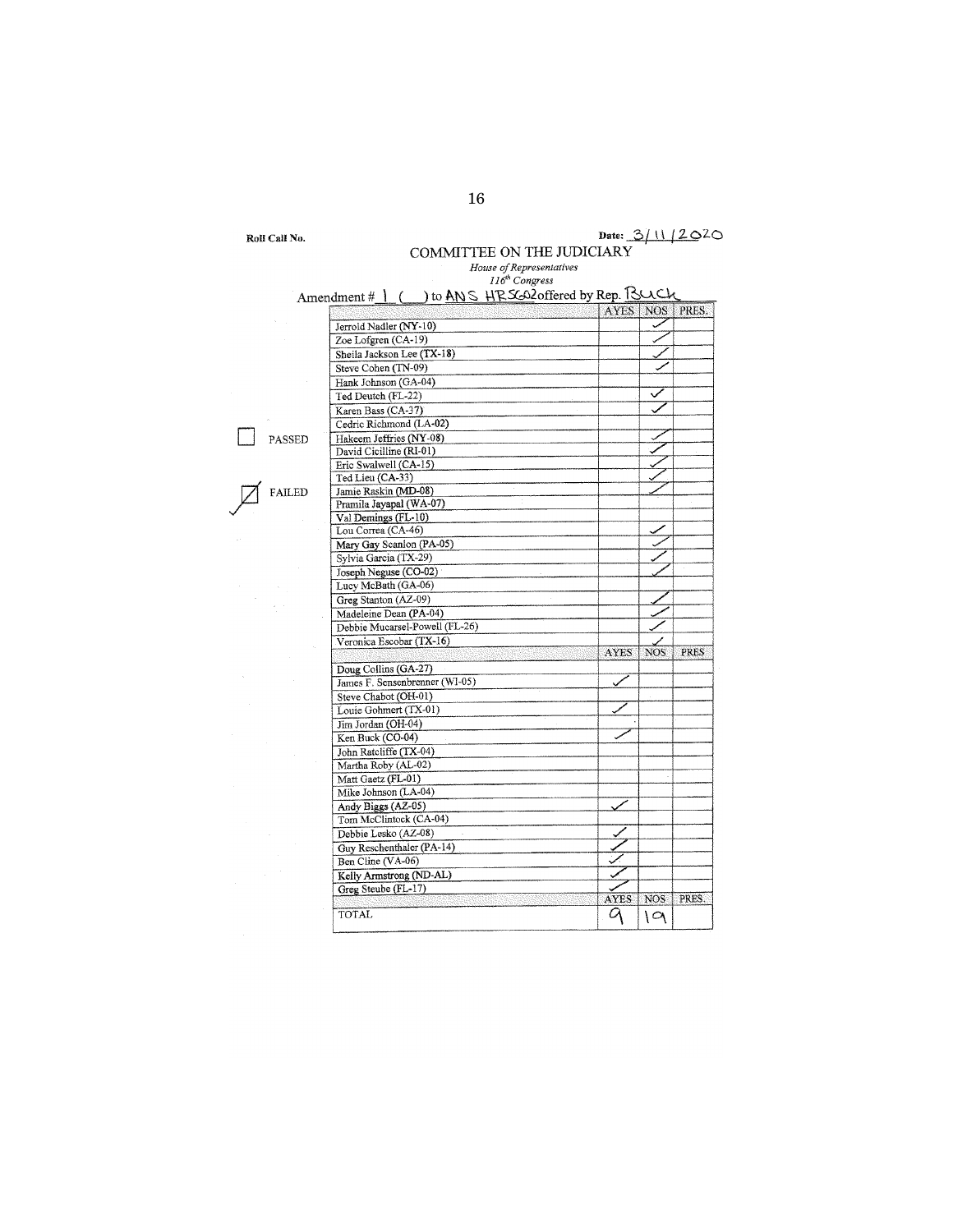2. An amendment by Mr. Reschenthaler that would have added to a number of the bill's sections that require federal agencies to specifically review neo-Nazis, Antifa, and other violent hate organizations when assessing threats, was defeated by a rollcall vote of 16 to 10.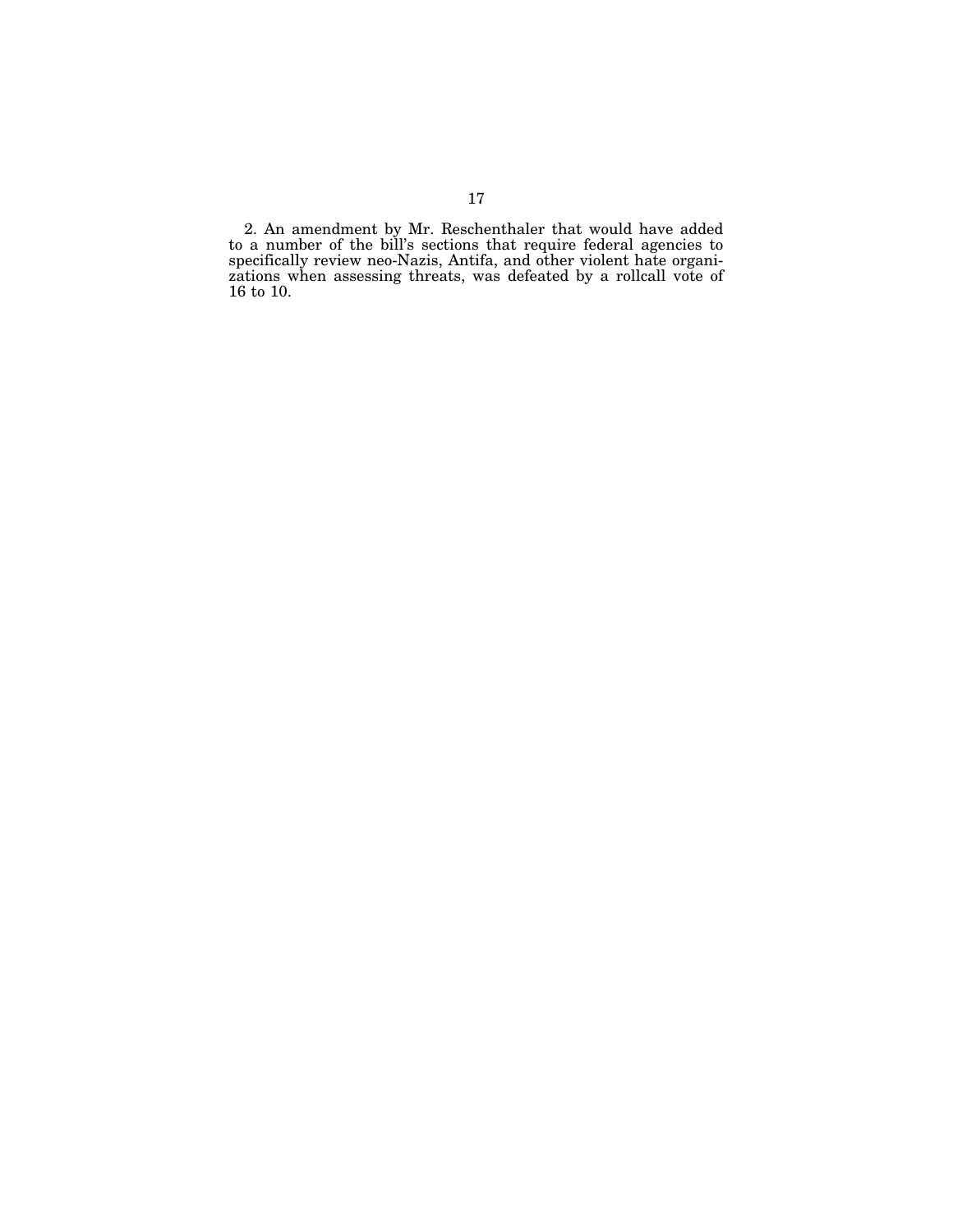| Roll Call No. |  |  |
|---------------|--|--|
|---------------|--|--|

## Date:  $3/11/2020$ COMMITTEE ON THE JUDICIARY *House of Representatives 116' Congress*  ndment# 2- ( ) to **AN.\$** \.\'2. \$(;::OZ. offered by :!> ~-,;::,,-:,, r .I \0 \-\-VI <sup>c</sup>

 $\Box$  PASS

 $\cancel{Z}$  FAIT

| Amendment # 2 ( ) to ANS HRS602 offered by Rep. Reschenting er | AYES   NOS  |            | PRES.       |
|----------------------------------------------------------------|-------------|------------|-------------|
| Jerrold Nadler (NY-10)                                         |             |            |             |
| Zoe Lofgren (CA-19)                                            |             |            |             |
| Sheila Jackson Lee (TX-18)                                     |             |            |             |
| Steve Cohen (TN-09)                                            |             |            |             |
| Hank Johnson (GA-04)                                           |             |            |             |
| Ted Deutch (FL-22)                                             |             |            |             |
| Karen Bass (CA-37)                                             |             |            |             |
| Cedric Richmond (LA-02)                                        |             |            |             |
| Hakeem Jeffries (NY-08)                                        |             |            |             |
| David Cicilline (RI-01)                                        |             |            |             |
| Eric Swalwell (CA-15)                                          |             |            |             |
| Ted Lieu (CA-33)                                               |             |            |             |
| Jamie Raskin (MD-08)                                           |             |            |             |
| Pramila Jayapal (WA-07)                                        |             |            |             |
| Val Demings (FL-10)                                            |             |            |             |
| Lou Correa (CA-46)                                             |             |            |             |
| Mary Gay Scanlon (PA-05)                                       |             |            |             |
| Sylvia Garcia (TX-29)                                          |             |            |             |
| Joseph Neguse (CO-02)                                          |             |            |             |
| Lucy McBath (GA-06)                                            |             |            |             |
| Greg Stanton (AZ-09)                                           |             |            |             |
| Madeleine Dean (PA-04)                                         |             |            |             |
| Debbie Mucarsel-Powell (FL-26)                                 |             |            |             |
| Veronica Escobar (TX-16)                                       |             |            |             |
|                                                                | <b>AYES</b> | <b>NOS</b> | <b>PRES</b> |
| Doug Collins (GA-27)                                           |             |            |             |
| James F. Sensenbrenner (WI-05)                                 |             |            |             |
| Steve Chabot (OH-01)                                           |             |            |             |
| Louie Gohmert (TX-01)                                          |             |            |             |
| Jim Jordan (OH-04)                                             |             |            |             |
| Ken Buck (CO-04)                                               |             |            |             |
| John Ratcliffe (TX-04)                                         |             |            |             |
| Martha Roby (AL-02)                                            |             |            |             |
| Matt Gaetz (FL-01)                                             |             |            |             |
| Mike Johnson (LA-04)                                           |             |            |             |
| Andy Biggs (AZ-05)                                             |             |            |             |
| Tom McClintock (CA-04)                                         |             |            |             |
| Debbie Lesko (AZ-08)                                           |             |            |             |
| Guy Reschenthaler (PA-14)                                      |             |            |             |
|                                                                |             |            |             |
|                                                                |             |            |             |
| Ben Cline (VA-06)                                              |             |            |             |
| Kelly Armstrong (ND-AL)                                        |             |            |             |
| Greg Steube (FL-17)                                            |             |            |             |
| <b>TOTAL</b>                                                   | AYES<br>١C  | $\zeta$    | NOS   PRES. |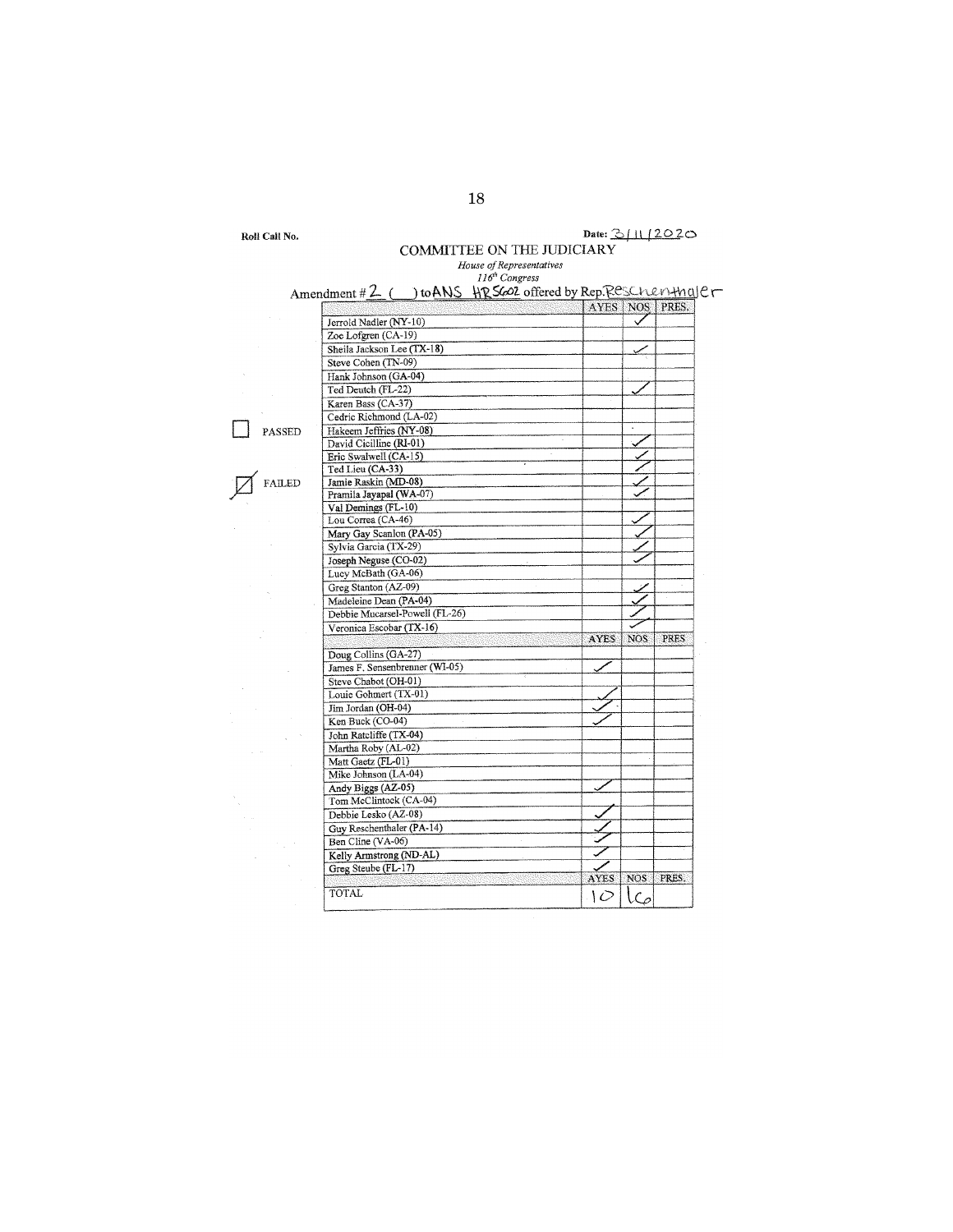3. Motion to report H.R. 5602, as amended, favorably was agreed to by a rollcall vote of 24 to 2.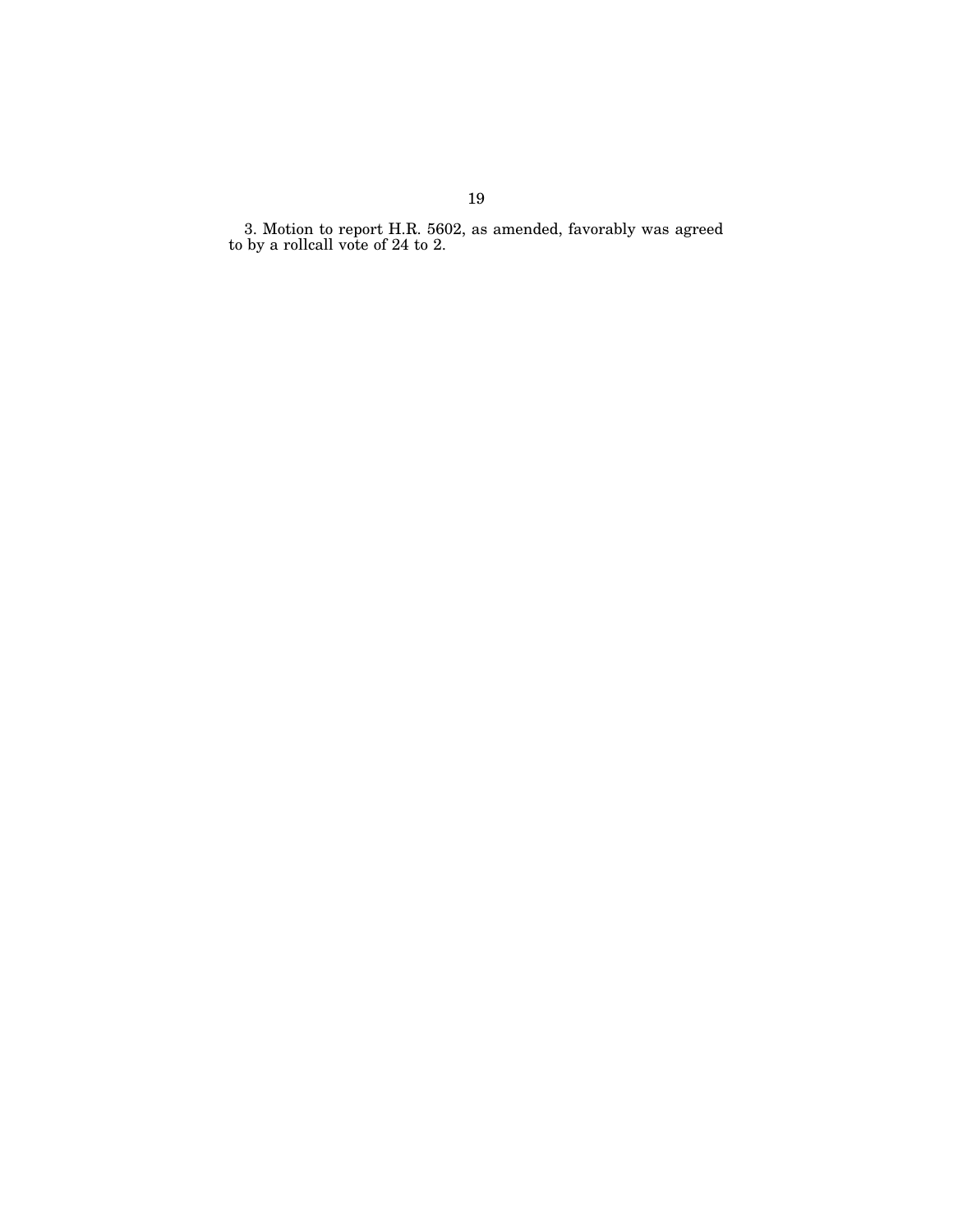**Roll Call No.** 

## **Date:** 3/\\ *{20*  **COMMITTEE ON nm JUDICIARY** *House of Representatives 1 l 6'h Congress*

Final Passage on  $\frac{\text{HR}}{\text{CR}}$  5G<sub>0</sub>O2

|  | PASSED |
|--|--------|
|--|--------|

J.

□ FAILED

|                                |             |            | AYES   NOS   PRES. |  |
|--------------------------------|-------------|------------|--------------------|--|
| Jerrold Nadler (NY-10)         |             |            |                    |  |
| Zoe Lofgren (CA-19)            |             |            |                    |  |
| Sheila Jackson Lee (TX-18)     |             |            |                    |  |
|                                |             |            |                    |  |
| Steve Cohen (TN-09)            |             |            |                    |  |
| Hank Johnson (GA-04)           |             |            |                    |  |
| Ted Deutch (FL-22)             |             |            |                    |  |
| Karen Bass (CA-37)             |             |            |                    |  |
| Cedric Richmond (LA-02)        |             |            |                    |  |
| Hakeem Jeffries (NY-08)        |             |            |                    |  |
| David Cicilline (RI-01)        |             |            |                    |  |
| Eric Swalwell (CA-15)          |             |            |                    |  |
| Ted Lieu (CA-33)               |             |            |                    |  |
| Jamie Raskin (MD-08)           |             |            |                    |  |
| Pramila Jayapal (WA-07)        |             |            |                    |  |
| Val Demings (FL-10)            |             |            |                    |  |
| Lou Correa (CA-46)             |             |            |                    |  |
| Mary Gay Scanlon (PA-05)       |             |            |                    |  |
| Sylvia Garcia (TX-29)          |             |            |                    |  |
| Joseph Neguse (CO-02)          |             |            |                    |  |
| Lucy McBath (GA-06)            |             |            |                    |  |
| Greg Stanton (AZ-09)           |             |            |                    |  |
| Madeleine Dean (PA-04)         |             |            |                    |  |
|                                |             |            |                    |  |
| Debbie Mucarsel-Powell (FL-26) |             |            |                    |  |
| Veronica Escobar (TX-16)       |             |            |                    |  |
|                                | <b>AYES</b> | <b>NOS</b> | <b>PRES</b>        |  |
| Doug Collins (GA-27)           |             |            |                    |  |
| James F. Sensenbrenner (WI-05) |             |            |                    |  |
| Steve Chabot (OH-01)           |             |            |                    |  |
| Louie Gohmert (TX-01)          |             |            |                    |  |
| Jim Jordan (OH-04)             |             |            |                    |  |
| Ken Buck (CO-04)               |             |            |                    |  |
| John Ratcliffe (TX-04)         |             |            |                    |  |
| Martha Roby (AL-02)            |             |            |                    |  |
| Matt Gaetz (FL-01)             |             |            |                    |  |
| Mike Johnson (LA-04)           |             |            |                    |  |
| Andy Biggs (AZ-05)             |             |            |                    |  |
| Tom McClintock (CA-04)         |             |            |                    |  |
| Debbie Lesko (AZ-08)           |             |            |                    |  |
| Guy Reschenthaler (PA-14)      |             |            |                    |  |
| Ben Cline (VA-06)              |             |            |                    |  |
|                                |             |            |                    |  |
| Kelly Armstrong (ND-AL)        |             |            |                    |  |
| Greg Steube (FL-17)            | <b>AYES</b> | <b>NOS</b> | PRES.              |  |
| TOTAL                          | Ч           |            |                    |  |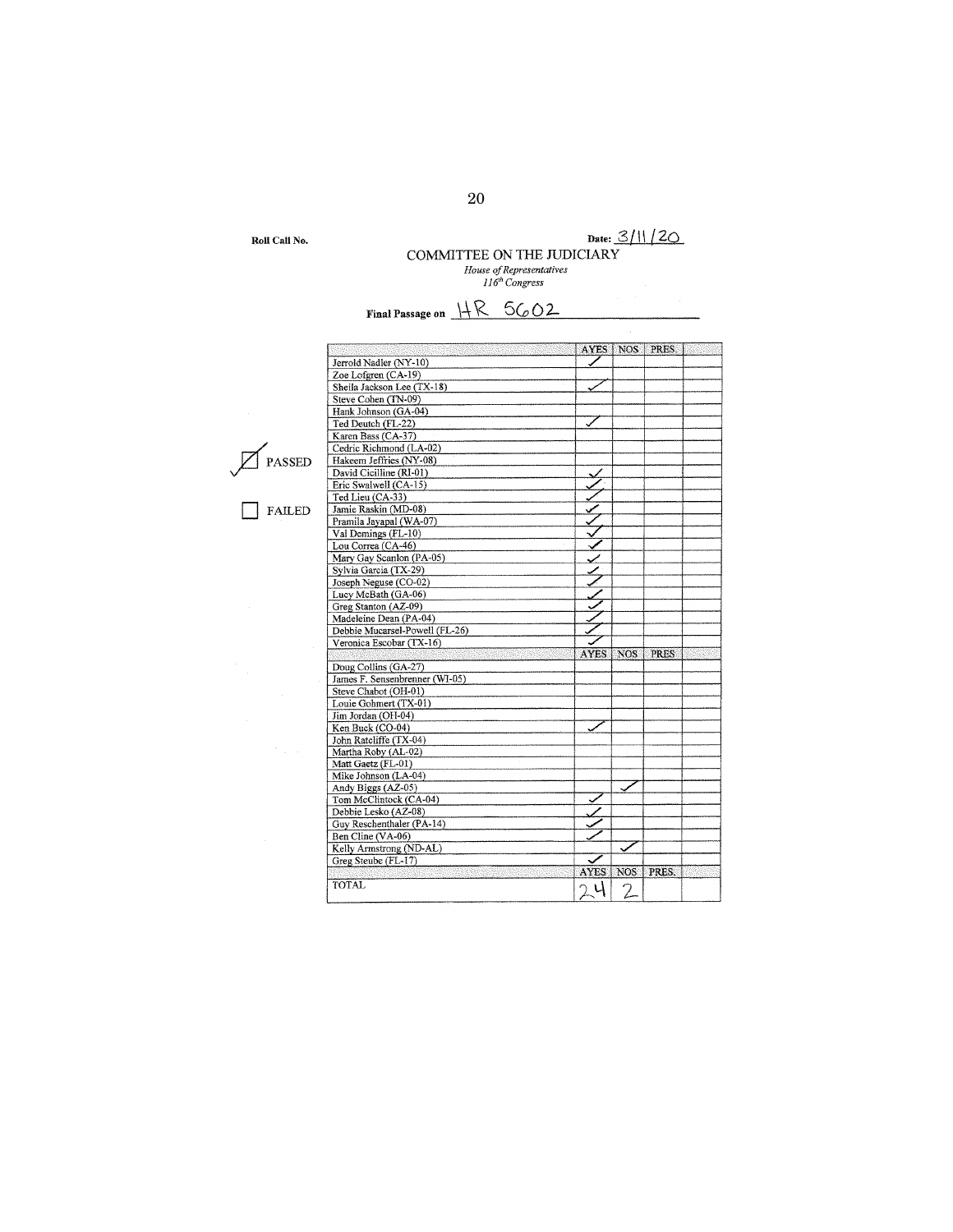### **Committee Oversight Findings**

In compliance with clause  $3(c)(1)$  of rule XIII of the Rules of the House of Representatives, the Committee advises that the findings and recommendations of the Committee, based on oversight activities under clause 2(b)(1) of rule X of the Rules of the House of Representatives, are incorporated in the descriptive portions of this report. These include conclusions by the Committee following the February 5, 2020, oversight hearing on the Federal Bureau of Investigation. The sole witness during February 5, 2020, hearing was the Honorable Christopher A. Wray, Director of the FBI.

### **New Budget Authority and Tax Expenditures and Congressional Budget Office Cost Estimate**

With respect to the requirements of clause  $3(c)(2)$  of rule XIII of the Rules of the House of Representatives and section 308(a) of the Congressional Budget Act of 1974 and with respect to requirements of clause (3)(c)(3) of rule XIII of the Rules of the House of Representatives and section 402 of the Congressional Budget Act of 1974, the Committee has requested but not received a cost estimate for this bill from the Director of Congressional Budget Office (CBO). The Committee has requested but not received from the Director of the CBO a statement as to whether this bill contains any new budget authority, spending authority, credit authority, or an increase or decrease in revenues or tax expenditures.

### **Duplication of Federal Programs**

No provision of H.R. 5602 establishes or reauthorizes a program of the Federal government known to be duplicative of another federal program, a program that was included in any report from the Government Accountability Office to Congress pursuant to section 21 of Public Law 111–139, or a program related to a program identified in the most recent Catalog of Federal Domestic Assistance. As detailed in the descriptive portions of this report, the Amendment in the Nature of a Substitute that the Committee favorably reported clarified the Committee's intent that the reporting requirements in H.R. 5602 supplement those mandated in current law by Section 5602 of the National Defense Authorization Act for Fiscal Year 2020.

### **Performance Goals and Objectives**

The Committee states that pursuant to clause  $3(c)(4)$  of rule XIII of the Rules of the House of Representatives, H.R. 5602 would facility the Federal government's ability to monitor, investigate, and prosecute incidents of domestic terrorism. Additionally, the bill requires the Department of Defense and the Attorney General to assess and report to Congress on the prevalence of white supremacist ideology in the military and federal law enforcement.

### **Advisory on Earmarks**

In accordance with clause 9 of rule XXI of the Rules of the House of Representatives, H.R. 5602 does not contain any congressional earmarks, limited tax benefits, or limited tariff benefits as defined in clause  $9(d)$ ,  $9(e)$ , or  $9(f)$  of rule XXI.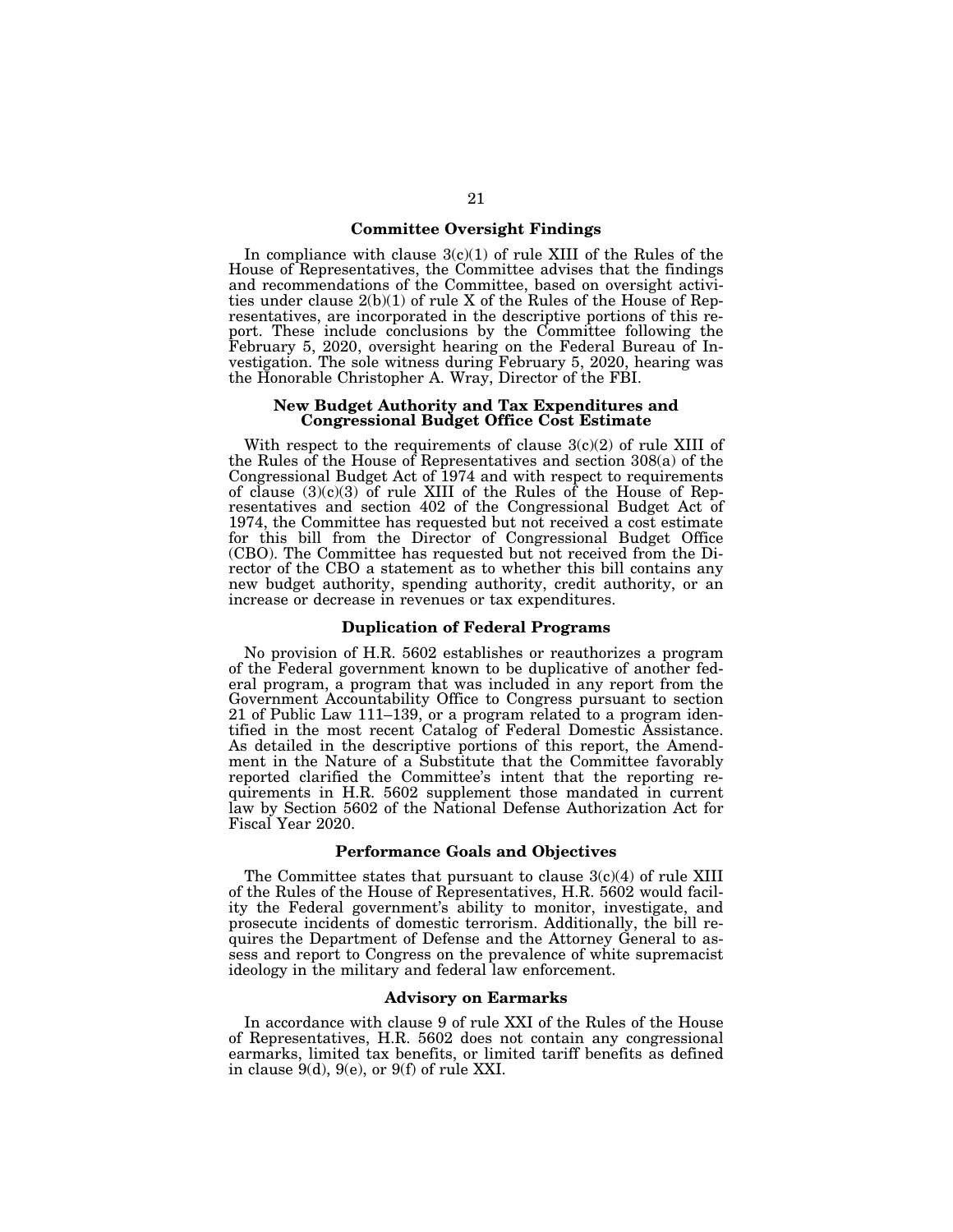### **Section-by-Section Analysis**

The following discussion describes the bill as reported by the Committee.

*Sec. 1. Short Title.* Section 1 of the bill contains the short title, the ''Domestic Terrorism Prevention Act of 2020''.

*Sec. 2. Findings.* Section 2 of the bill makes a number of findings related to the significant domestic terrorism threat facing the United States, including that white supremacists and other farright-wing extremists are the most significant domestic terrorism threat facing the country.

*Sec. 3. Definitions.* Section 3 of the bill defines several terms, including "domestic terrorism," which means "activities that" (1) "involve acts dangerous to human life that are a violation of the criminal laws of the United States or of any State;" (2) "appear to be intended . . . to intimidate or coerce a civilian population . . . to influence the policy of a government by intimidation or coercion . . . or to affect the conduct of a government by mass destruction, assassination, or kidnapping;'' and (3) ''occur primarily within the territorial jurisdiction of the United States''; and excludes acts perpetrated by individuals associated with or inspired by foreign terrorist organizations.

*Sec. 4. Offices to Combat Domestic Terrorism.* Section 4 of the bill authorizes, for ten years, domestic terrorism offices within the Office of Intelligence and Analysis of DHS, the Counterterrorism Section of the National Security Division of DOJ, and the Counterterrorism Division of the FBI. Collectively, the offices are responsible for monitoring, analyzing, investigating, and prosecuting domestic terrorism. The Secretary of Homeland Security, the Attorney General, and the FBI Director must each ensure that the authorized offices are adequately staffed to perform their required duties, including at least one staffer dedicated to ensuring compliance with civil rights and civil liberties laws and regulations. All staff must undergo annual anti-bias training.

This section also requires these offices to issue biannual reports to the House and Senate Judiciary, Homeland Security, and Intelligence Committees that assess the domestic terrorism threat posed by white supremacists and neo-Nazis (including white supremacist and neo-Nazi infiltration of Federal, State, and local law enforcement agencies and the uniformed services); analyze domestic terrorism incidents that occurred in the previous six months; and provide transparency through a quantitative analysis of domestic terrorism-related assessments, investigations, incidents, arrests, indictments, prosecutions, convictions, and weapons recoveries, as well as an explanation of each individual case that progressed through more than one of those stages.

This section clarifies that all hate crime incidents must be reviewed to determine whether an incident also constitutes a domestic terrorism-related incident. The joint report must be unclassified to the greatest extent possible, with a classified annex only if necessary. The unclassified portion of the joint report must be made available to the public online. If any provision is duplicative of another reporting provision already in law, the agencies shall provide for the most extensive reporting analysis.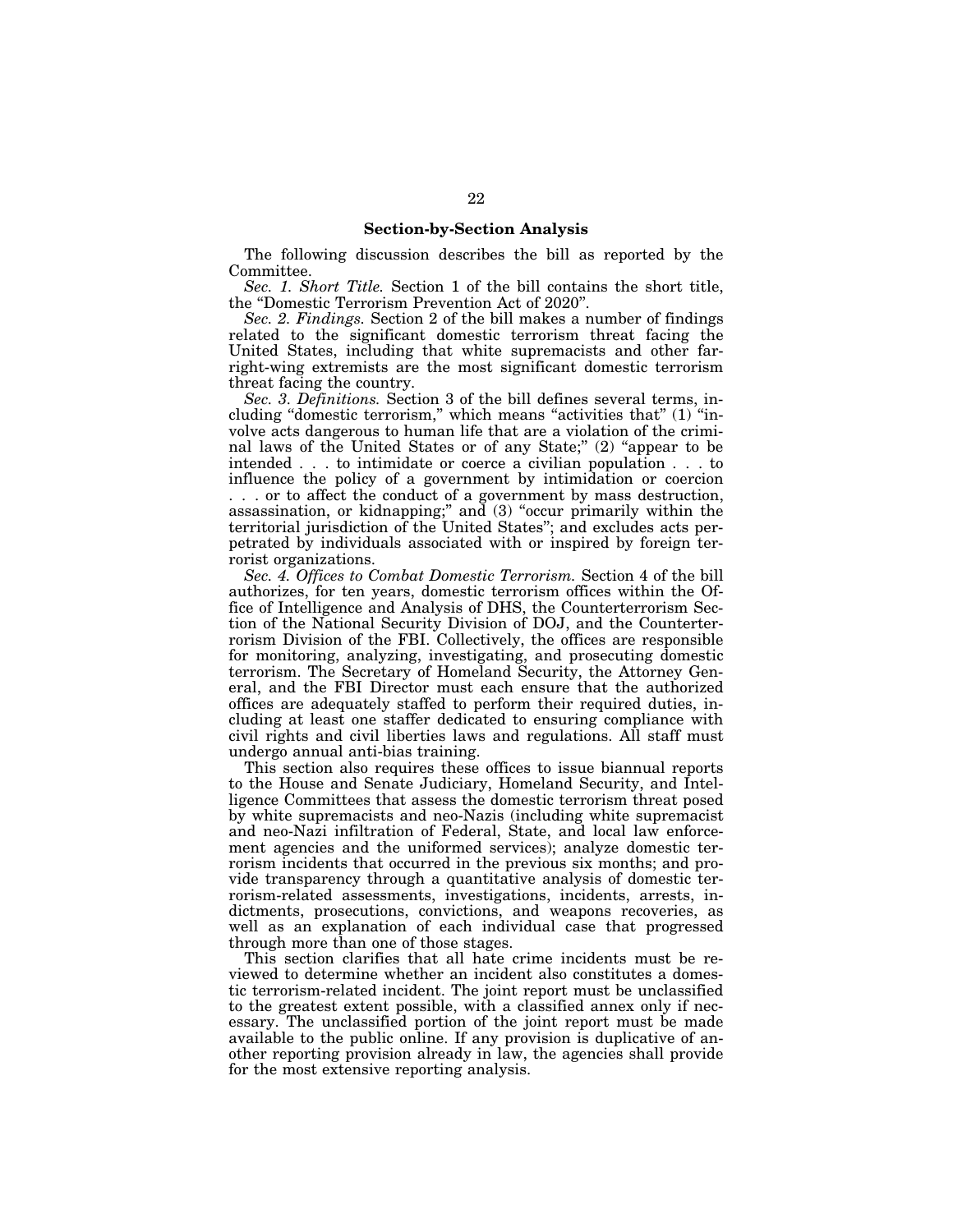Additionally, this section codifies the Domestic Terrorism Executive Committee, which must meet at least four times per year to coordinate with United States Attorneys and other public safety officials to promote information sharing and ensure an effective, responsive, and organized joint effort to combat domestic terrorism.

Finally, this section requires the DHS, DOJ, and FBI domestic terrorism offices to focus their limited resources on the most significant domestic terrorism threats, as determined by the number of domestic-terrorism-related incidents included in the joint report.

*Sec. 5. Training to Combat Domestic Terrorism.* Section 5 of the bill requires the Secretary of Homeland Security, the Attorney General, and the FBI Director to review the anti-terrorism training and resource programs that are provided by their respective agencies to Federal, State, local, and tribal law enforcement agencies (including the State and Local Anti-Terrorism Program, funded by DOJ's Bureau of Justice Assistance) and ensure that such programs include training and resources to assist law enforcement agencies in understanding, detecting, deterring, and investigating acts of domestic terrorism and white supremacist and neo-Nazi infiltration of law enforcement and corrections agencies.

The training must focus on the most significant domestic terrorism threats, as determined by the joint report, and individuals providing the training must have expertise in domestic terrorism and relevant academic, law enforcement, or other community-based experience. Additionally, the Secretary of Homeland Security, the Attorney General, and the FBI Director must each submit a biannual report to the House and Senate Judiciary, Homeland Security, and Intelligence Committees on the training implemented by their respective agencies, including copies of all training materials used and the names and qualifications of the individuals who provide the training. The reports must be unclassified to the greatest extent possible, with a classified annex only if necessary. The unclassified portion of the reports must be made available to the public online.

*Sec. 6. Interagency Task Force.* Section 6 of the bill directs, within 180 days, the Secretary of Homeland Security, the Attorney General, and the FBI Director, along with the Secretary of Defense, to establish an interagency task force to combat white supremacist and neo-Nazi infiltration of the uniformed services and federal law enforcement. The task force must report on its findings and response to the House and Senate Judiciary, Homeland Security, Intelligence, and Armed Services Committees within a year of its establishment. The report must be unclassified to the greatest extent possible, with a classified annex only if necessary. The unclassified portion of the report must be made available to the public online.

*Sec. 7. Department for Justice Support for Hate Crime Incidents with a Nexus to Domestic Terrorism.* Section 7 of the bill provides the DOJ's Community Relations Service the ability to offer support to communities where DOJ has brought charges in a hate crime incident that has a nexus to domestic terrorism and directs the FBI to assign a special agent or hate crimes liaison to each FBI field office to investigate hate crime incidents with a nexus to domestic terrorism.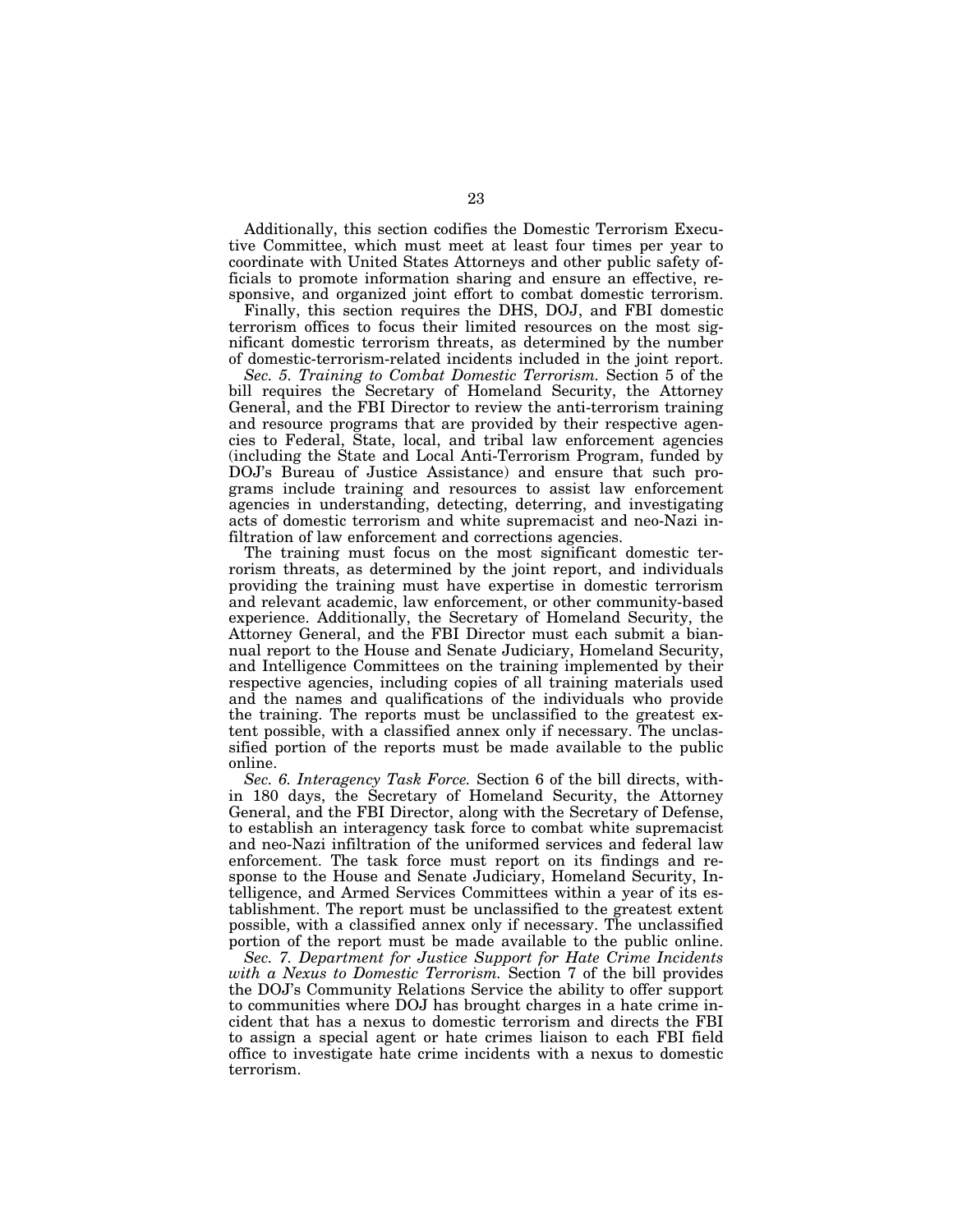*Sec. 8. Authorization of Appropriations.* Section 8 of the bill authorizes such sums as necessary to be appropriated to DHS, DOJ, the FBI, and DoD to carry out these requirements.

### **Changes in Existing Law Made by the Bill, as Reported**

In compliance with clause 3(e) of rule XIII of the Rules of the House of Representatives, changes in existing law made by the bill, as reported, are shown as follows (new matter is printed in italics and existing law in which no change is proposed is shown in roman):

### **TITLE 18, UNITED STATES CODE**

\* \* \* \* \* \* \*

### **PART I—CRIMES**

\* \* \* \* \* \* \*

### **CHAPTER 13—CIVIL RIGHTS**

\* \* \* \* \* \* \*

### **§ 249. Hate crime acts**

(a) IN GENERAL.— (1) OFFENSES INVOLVING ACTUAL OR PERCEIVED RACE, COLOR, RELIGION, OR NATIONAL ORIGIN.—Whoever, whether or not acting under color of law, willfully causes bodily injury to any person or, through the use of fire, a firearm, a dangerous weapon, or an explosive or incendiary device, attempts to cause bodily injury to any person, because of the actual or perceived race, color, religion, or national origin of any person—

(A) shall be imprisoned not more than 10 years, fined in accordance with this title, or both; and

(B) shall be imprisoned for any term of years or for life, fined in accordance with this title, or both, if—

(i) death results from the offense; or

(ii) the offense includes kidnapping or an attempt to kidnap, aggravated sexual abuse or an attempt to

commit aggravated sexual abuse, or an attempt to kill. (2) OFFENSES INVOLVING ACTUAL OR PERCEIVED RELIGION, NA-TIONAL ORIGIN, GENDER, SEXUAL ORIENTATION, GENDER IDEN-TITY, OR DISABILITY.—

(A) IN GENERAL.—Whoever, whether or not acting under color of law, in any circumstance described in subparagraph (B) or paragraph (3), willfully causes bodily injury to any person or, through the use of fire, a firearm, a dangerous weapon, or an explosive or incendiary device, attempts to cause bodily injury to any person, because of the actual or perceived religion, national origin, gender, sexual orientation, gender identity, or disability of any person—

(i) shall be imprisoned not more than 10 years, fined in accordance with this title, or both; and

(ii) shall be imprisoned for any term of years or for life, fined in accordance with this title, or both, if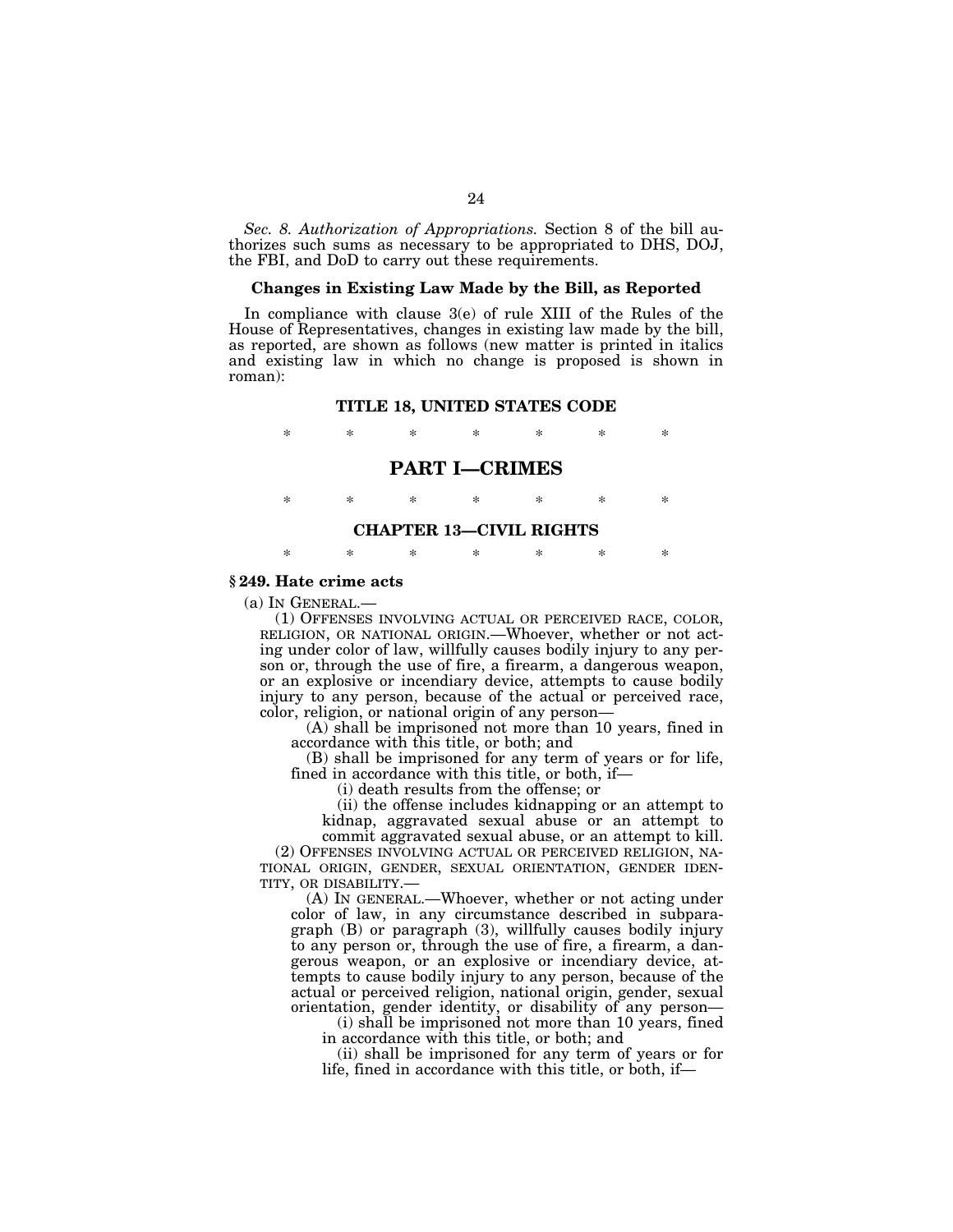(I) death results from the offense; or

(II) the offense includes kidnapping or an attempt to kidnap, aggravated sexual abuse or an attempt to commit aggravated sexual abuse, or an attempt to kill.

(B) CIRCUMSTANCES DESCRIBED.—For purposes of subparagraph (A), the circumstances described in this subparagraph are that—

 $(i)$  the conduct described in subparagraph  $(A)$  occurs during the course of, or as the result of, the travel of the defendant or the victim—

(I) across a State line or national border; or

(II) using a channel, facility, or instrumentality of interstate or foreign commerce;

(ii) the defendant uses a channel, facility, or instrumentality of interstate or foreign commerce in connection with the conduct described in subparagraph (A);

(iii) in connection with the conduct described in subparagraph (A), the defendant employs a firearm, dangerous weapon, explosive or incendiary device, or other weapon that has traveled in interstate or foreign commerce: or

(iv) the conduct described in subparagraph  $(A)$ —

(I) interferes with commercial or other economic activity in which the victim is engaged at the time of the conduct; or

(II) otherwise affects interstate or foreign commerce.

(3) OFFENSES OCCURRING IN THE SPECIAL MARITIME OR TERRI-TORIAL JURISDICTION OF THE UNITED STATES.—Whoever, within the special maritime or territorial jurisdiction of the United States, engages in conduct described in paragraph (1) or in paragraph (2)(A) (without regard to whether that conduct occurred in a circumstance described in paragraph (2)(B)) shall be subject to the same penalties as prescribed in those paragraphs.

(4) GUIDELINES.—All prosecutions conducted by the United States under this section shall be undertaken pursuant to guidelines issued by the Attorney General, or the designee of the Attorney General, to be included in the United States Attorneys' Manual that shall establish neutral and objective criteria for determining whether a crime was committed because of the actual or perceived status of any person.

(b) CERTIFICATION REQUIREMENT.—

(1) IN GENERAL.—No prosecution of any offense described in this subsection may be undertaken by the United States, except under the certification in writing of the Attorney General, or a designee, that—

(A) the State does not have jurisdiction;

(B) the State has requested that the Federal Government assume jurisdiction:

(C) the verdict or sentence obtained pursuant to State charges left demonstratively unvindicated the Federal interest in eradicating bias-motivated violence; or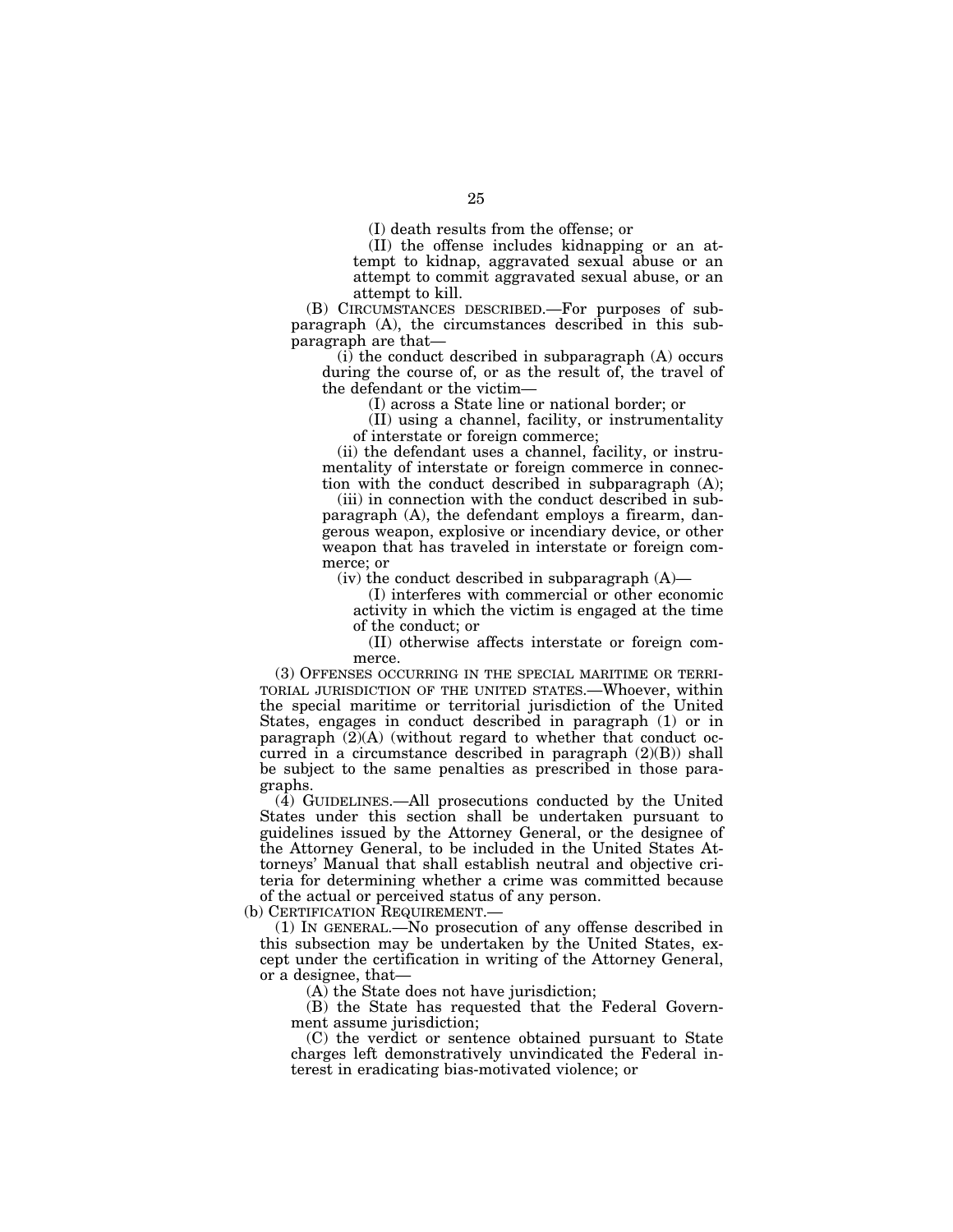(D) a prosecution by the United States is in the public interest and necessary to secure substantial justice.

(2) RULE OF CONSTRUCTION.—Nothing in this subsection shall be construed to limit the authority of Federal officers, or a Federal grand jury, to investigate possible violations of this section.

(c) DEFINITIONS.—In this section—

(1) the term ''bodily injury'' has the meaning given such term in section 1365(h)(4) of this title, but does not include solely emotional or psychological harm to the victim;

(2) the term "explosive or incendiary device" has the meaning given such term in section 232 of this title;

 $(3)$  the term "firearm" has the meaning given such term in section 921(a) of this title;

(4) the term ''gender identity'' means actual or perceived gender-related characteristics; and

(5) the term ''State'' includes the District of Columbia, Puerto Rico, and any other territory or possession of the United States.

(d) STATUTE OF LIMITATIONS.—

(1) OFFENSES NOT RESULTING IN DEATH.—Except as provided in paragraph (2), no person shall be prosecuted, tried, or punished for any offense under this section unless the indictment for such offense is found, or the information for such offense is instituted, not later than 7 years after the date on which the offense was committed.

(2) DEATH RESULTING OFFENSES.—An indictment or information alleging that an offense under this section resulted in death may be found or instituted at any time without limitation.

*(e) FEDERAL BUREAU OF INVESTIGATION.—The Attorney General, acting through the Director of the Federal Bureau of Investigation, shall assign a special agent or hate crimes liaison to each field office of the Federal Bureau of Investigation to investigate hate crimes incidents with a nexus to domestic terrorism (as such term is defined in section 3 of the Domestic Terrorism Prevention Act of 2020).*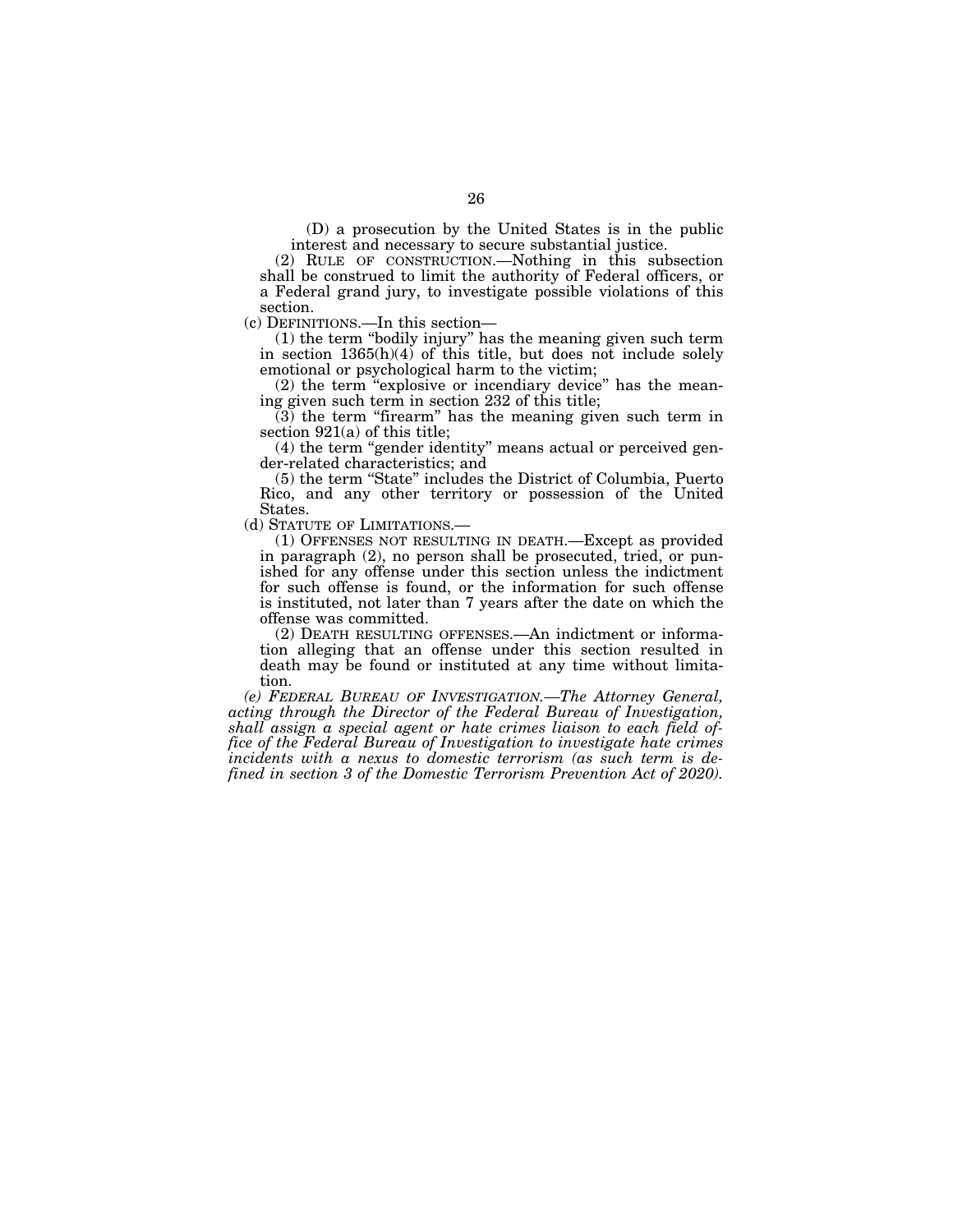## COMMITTEE CORRESPONDENCE

**MIKE ROGERS, ALABAMA**<br>FANKING MEMBER

**61'cNNIE G THOMPSON, MISSISSIPPI**  *CliNi/i\>JAN* 



### **One Hundred Sixteenth Congress Committee on Homeland Security N.S. House of Representatives lllllusljtugtuu, lOOl 2Il 515**

September 16, 2020

The Honorable Jerrold Nadler **Chairman**  Committee on the Judiciary 2138 Rayburn House Office Building U.S. House of Representatives Washington, DC 20515

Dear Chairman Nadler:

I write to you regarding H.R. 5602, the ''Domestic Terrorism Prevention Act of2020."

H.R. 5602 contains provisions that fall within the jurisdiction of the Committee on Homeland Security. I recognize and appreciate your desire to bring this legislation before the House in an expeditious manner and, accordingly, I will not seek a sequential referral of the bill. However, agreeing to waive consideration of this bill should not be construed as the Committee on Homeland Security waiving, altering, or otherwise affecting its jurisdiction over subject matters contained in the bill which fall within its Rule X jurisdiction.

Further, I request your support for the appointment of Homeland Security conferees during<br>any House-Senate conference convened on this or similar legislation. I also ask that a copy<br>of this letter and your response be incl the *Congressional Record* during floor consideration of this bill.

l look forward to working with you as we prepare to pass this important legislation.

Sincerely,

Sincerely.<br>Binnie G. Thompson

Chairman

cc: The Honorable Nancy Pelosi, Speaker The Honorable Michael Rogers, Ranking Member The Honorable Tom Wickham, Parliamentarian